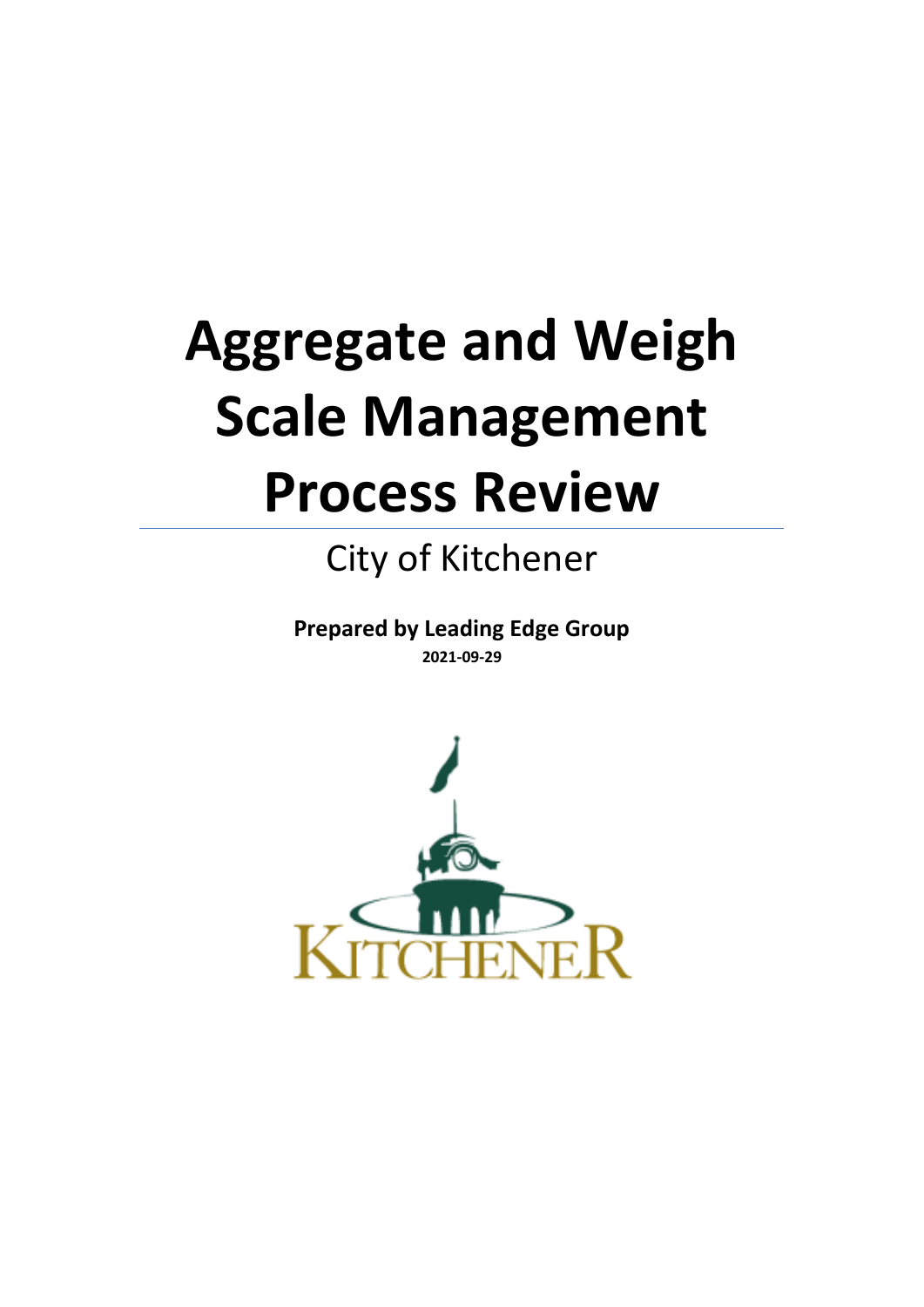



# <span id="page-1-0"></span>**Table of Contents**

| 1.  |  |
|-----|--|
| 2.  |  |
| 3.  |  |
| 4.  |  |
| 5.  |  |
| 6.  |  |
| 7.  |  |
| 8.  |  |
| 9.  |  |
| 10. |  |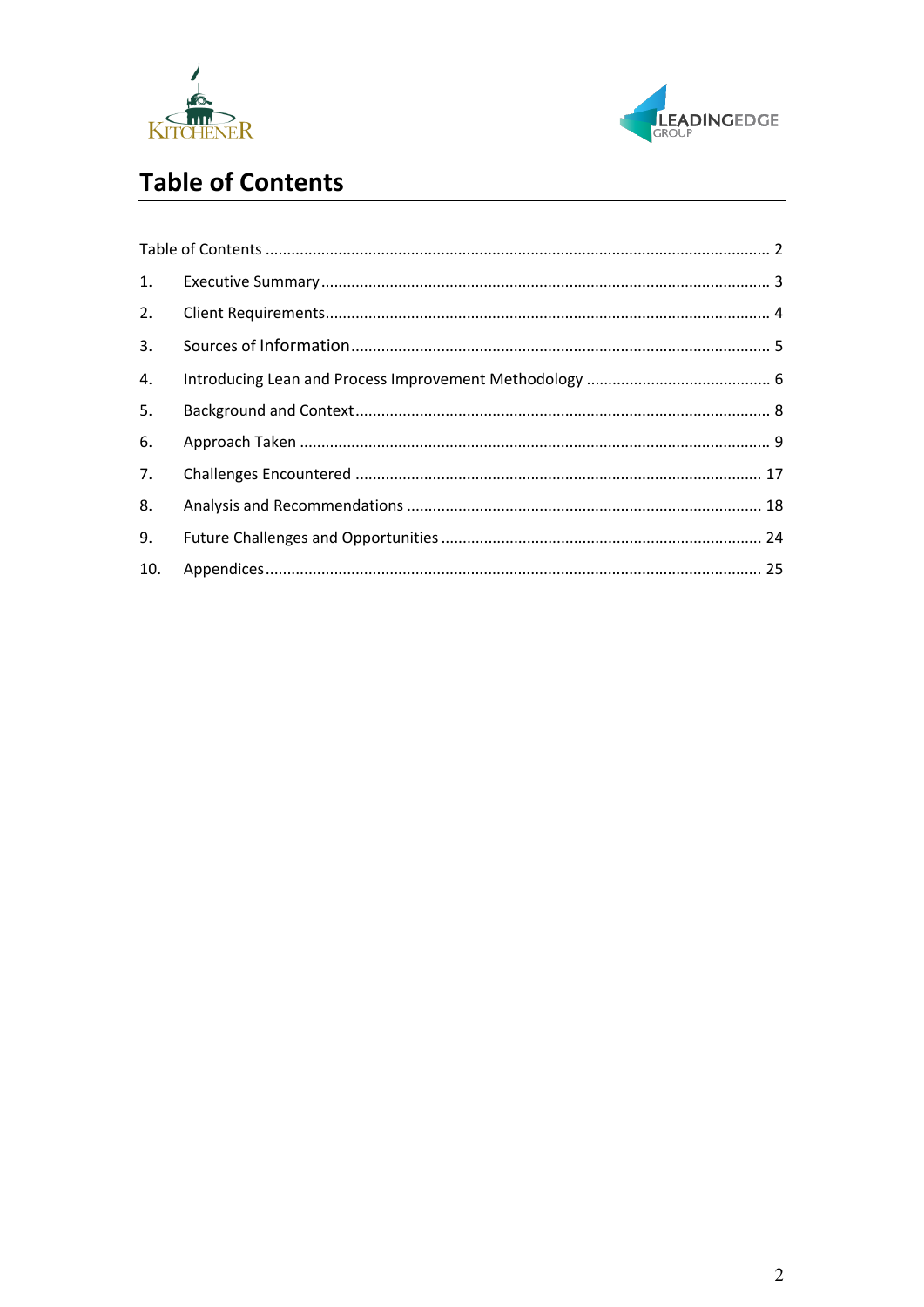



## <span id="page-2-0"></span>**1. Executive Summary**

The City of Kitchener ("the City") engaged the Leading Edge Group (LEG) to conduct a Lean review of their Aggregate Management process. This engagement focused on how current and past practices including the use of the weigh scale have impacted the materials being written off at the end of each year, with an eye to reducing waste in all its form and enhancing staff efficiency.

The review followed the lean roadmap of Plan-Do-Check-Act with a stepwise approach to understanding and mapping the current state, analyzing the process, identifying waste and determining the underlying root causes. Potential solutions were then identified and prioritized. These then formed the basis for developing a comprehensive future state design.

Some of the significant findings included inconsistent compliance with stated policies and procedures among various user groups. Misaligned roles and responsibilities as well as a reliance on a cumbersome manual paper-based process were also noted. Physical as well as perceived barriers to using the existing weigh scale as well as the inherent risk of errors in multiple handoffs and handwritten sources of data exacerbated the problem. There was also very little by way of an audit trail to determine sources of errors and hence no way to effectively correct them.

Key recommendations include establishing a set of standard weights to be used by staff in obtaining estimates of aggregate weights that would be within acceptable tolerance limits. This would reduce or eliminate the staff travel time to and from the scale with each trip for materials. In addition, staff training would be deployed to ensure user accountably for compliance as well as audit and oversight by supervisors.

The inventory management process would also be simplified by taking low volume and/or single user aggregates out of inventory and charging them to an appropriate cost centre upon purchase. In addition, migrating away from a paper-based system to a digital data entry that captures materials usage along with staff time and equipment will serve to enhance the process. Not only will it improve staff efficiency, but also improve data capture, compliance and accuracy. Improved fiscal management will also be achieved by reducing the annual write-off of variances.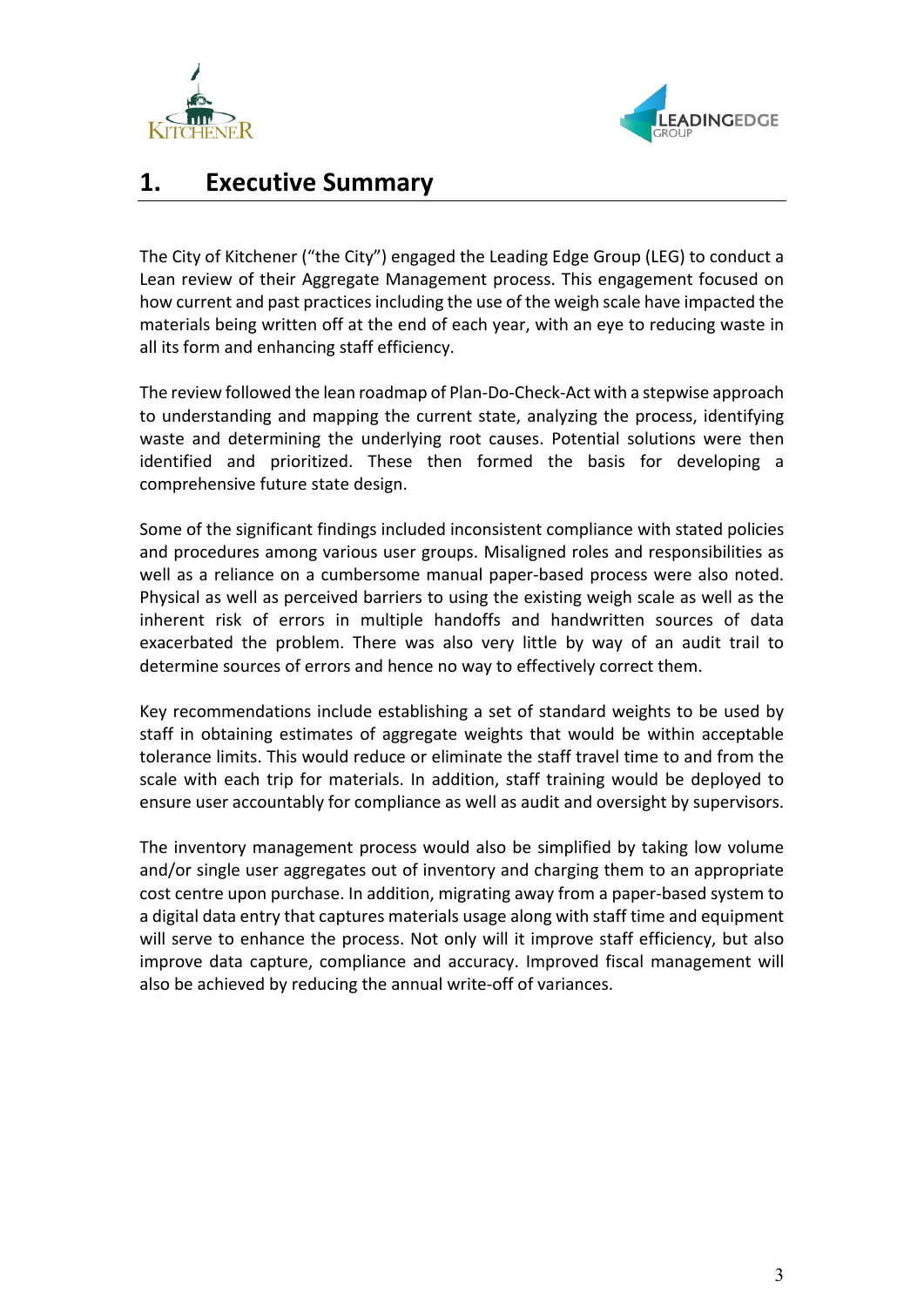



# <span id="page-3-0"></span>**2. Client Requirements**

Each year, the City of Kitchener generates over 50,000 metric tons of surplus material in the course of service delivery including but not limited to those involving watermain breaks, infrastructure repair and maintenance. The material is then reused, recycled or dispatched to an approved facility for treatment. Recent regulation demands that this excess soil be traced. However, the current use of the weigh scale only encapsulates parts of the process and is not incorporated with the work management processes.

In addition, aggregates are not being ascribed precisely to work activities nor is inventory being relieved. This results in considerable write-offs and substantial discrepancies during the annual physical inventory. This invariably leads to an inability to properly track costs for user pay activities. Over the years, Internal Audit has recommended improvements in this area but with no project manager in place coupled with a lack of resources, this project has not gained traction.

The City of Kitchener retained Leading Edge Group to embark on a third-party service delivery and modernization review of the City's aggregate management processes. On November 17, 2020, the Province of Ontario announced a second intake for its Audit and Accountability Fund. This fund is earmarked to "offer large municipalities an opportunity to benefit from provincial funding to conduct service delivery and administrative expenditure reviews". The City is seeking to avail itself of this provincial funding opportunity. This review will enable the City of Kitchener to streamline and deliver service in a more efficient manner while preserving front line jobs.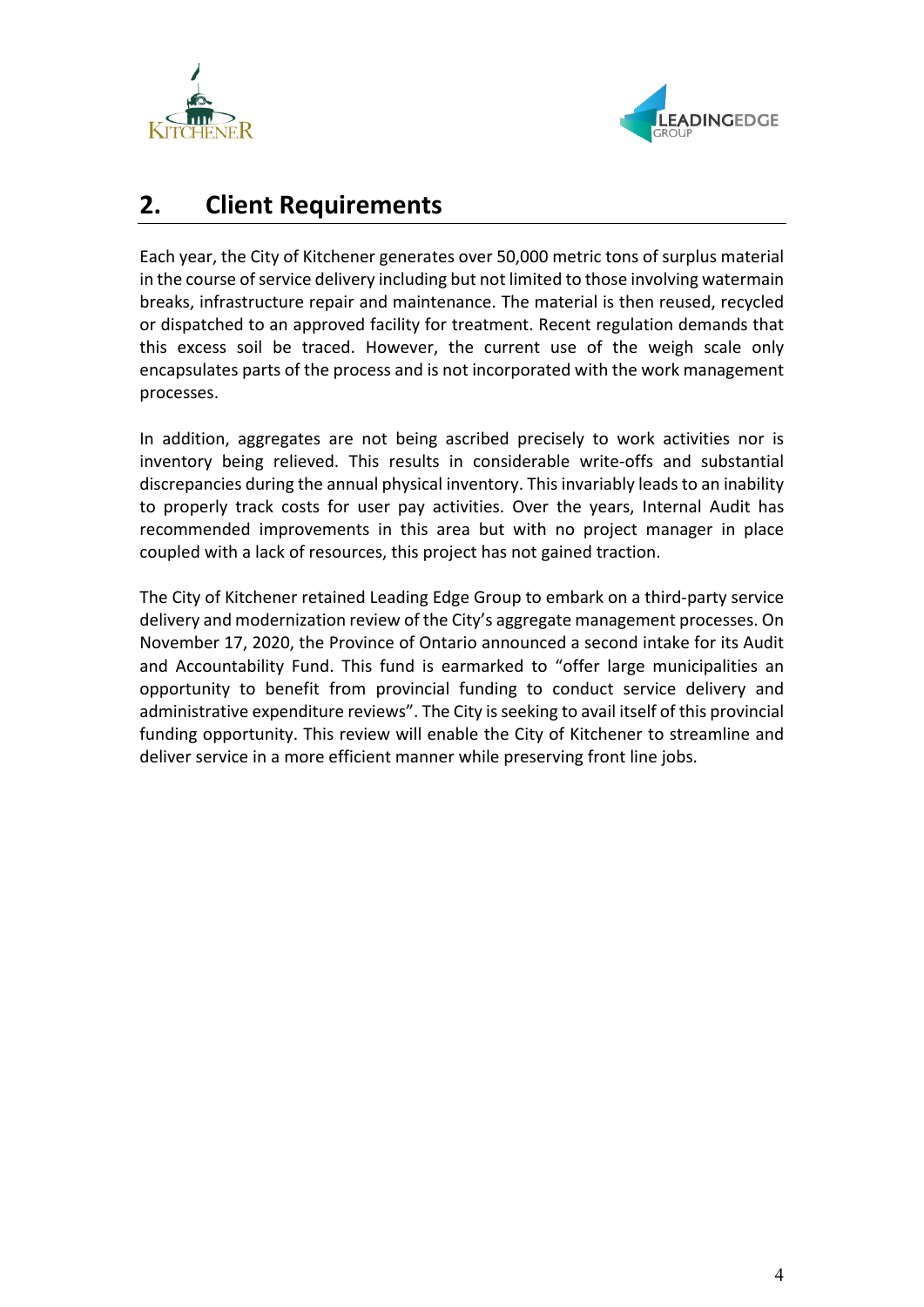



# <span id="page-4-0"></span>**3. Sources of Information**

In order to create a comprehensive view of the Aggregate Management process it was necessary to obtain input from a wide cross-section of individuals. These stakeholders included directors, managers, supervisors as well as key individual contributors.

Process information was received from staff representing various project accountabilities as well as functional areas. These included: Excess Soils Management Site Plan, Stores, Finance, Asset Management, Technology Innovation Services, Fleet, Gas & Water Utilities, Operations-Roads & Traffic and Sanitary & Stormwater Utilities.

Historical data was provided by subject matter experts with access to the SAP system and other repositories of information.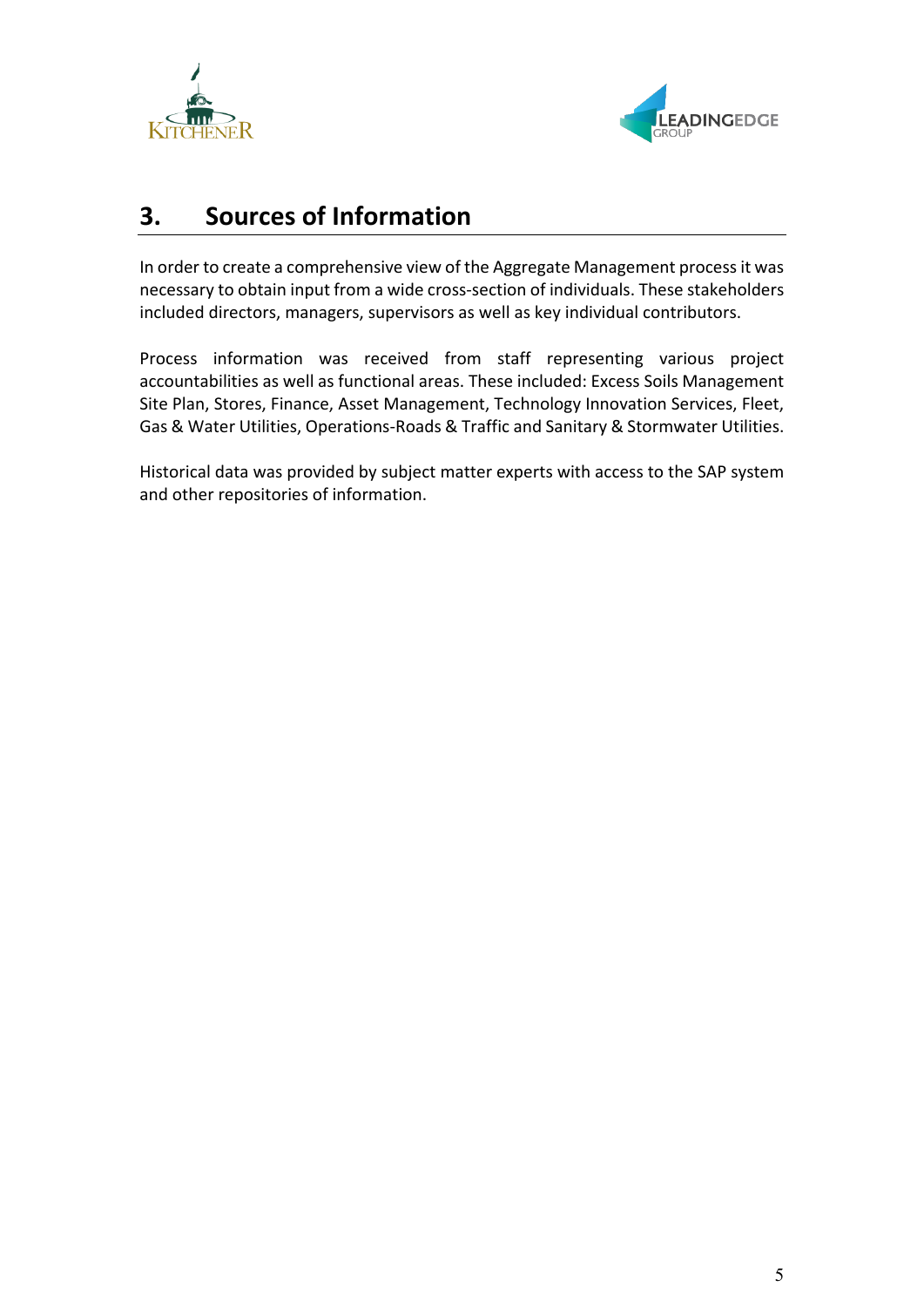



# <span id="page-5-0"></span>**4. Introducing Lean and Process Improvement Methodology**

Lean is a systematic approach to identifying and eliminating wasteful activities in a process through continuous improvement. The key focus of Lean Thinking is identifying the value of any given process by distinguishing value-added steps from non-value-added steps and eliminating waste so that, eventually, every step adds value to that process. This is achieved by enabling the flow of a product or service at the pull of the customer, so that the service can be responsive to the customer's needs.

The term 'Lean' is applied to a process because a Lean process utilizes:

- Less operational space
- Fewer financial resources
- Fewer materials and services
- Less time to deliver a service to its customers

Lean Thinking is not a manufacturing strategy or a cost-reduction program, but a philosophy that can be applied to a variety of organizations. This is because it is focused on processes. All organizations are made up of a series of processes, sets of activities or steps intended to create value for people who are dependent on them, namely customers and colleagues.

Lean Thinking is based around the application of a number of tools and strategies aimed at streamlining all aspects of a process. These tools are intended to reduce unnecessary labour, space, capital, materials, equipment and time involved in the delivery of appropriate services to customers.

Using the principles and tools associated with Lean Thinking to reduce and eliminate waste enables organizations to increase their quality of service and become more competitive. It enables them to:

- Operate more quickly and efficiently at lower costs
- Become more responsive to the needs of customers
- Focus on quality
- Increase service levels

This helps organizations to ensure their employees experience increased job satisfaction and their customers receive the best possible service.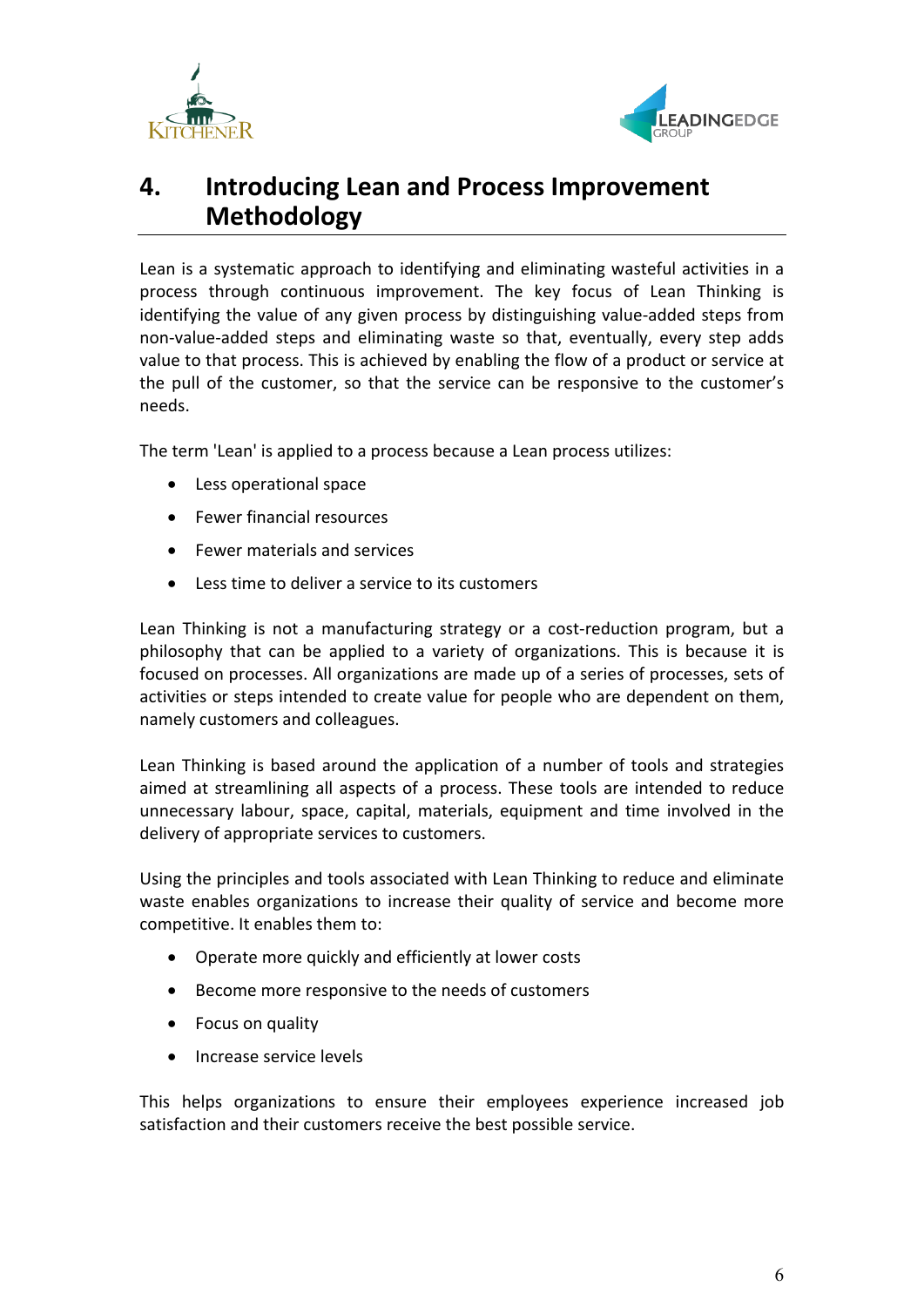



During a Lean review, all processes can be examined with a view to finding waste across eight common sources.

| <b>Waste</b>                | <b>Definition</b>                                                                                                                                                     |
|-----------------------------|-----------------------------------------------------------------------------------------------------------------------------------------------------------------------|
| <b>Defects</b>              | These are process outputs that need<br>to be corrected through rework.                                                                                                |
| Over-production             | Producing more information than the<br>customer needs in order to manage<br>the next step in the process or<br>producing something before it is<br>actually required. |
| <b>Waiting</b>              | Wasted time waiting for the next step<br>in the process to occur.                                                                                                     |
| <b>Non-utilized skills</b>  | Staff performing functions that are<br>better suited to other grades of staff.                                                                                        |
| <b>Transportation</b>       | Unnecessary movement of inventory,<br>materials, equipment, supplies and<br>products.                                                                                 |
| Inventory                   | Keeping excessive inventory and<br>products that are not being<br>processed which ties up money and<br>reduces available space.                                       |
| <b>Movement</b>             | Unnecessary movement of staff<br>members in order to complete their<br>daily work activities.                                                                         |
| <b>Excessive processing</b> | Excessive processing work that is not<br>required by the customer and adds<br>no value but consumes resources.                                                        |

**Table 1: The eight wastes**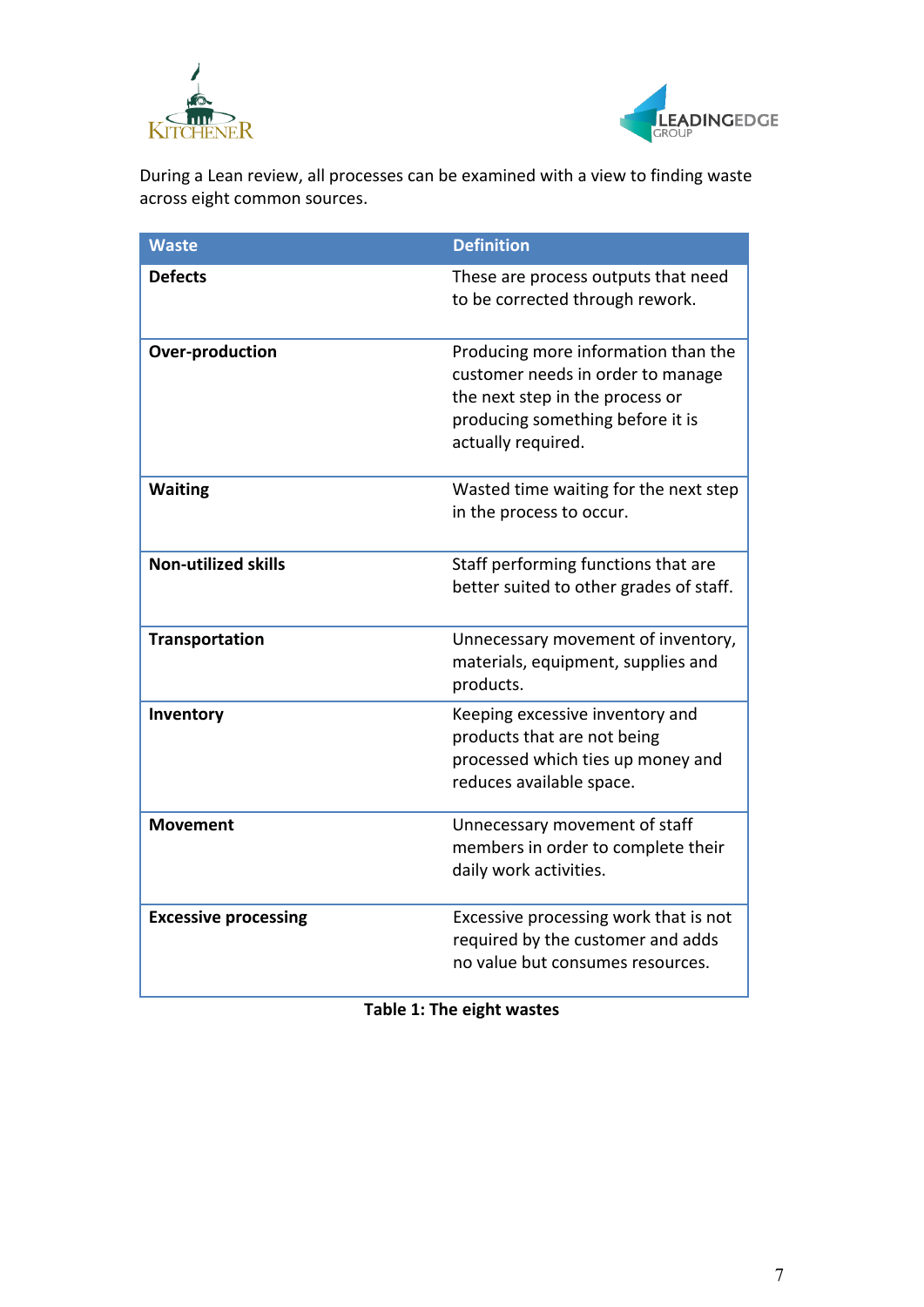



## <span id="page-7-0"></span>**5. Background and Context**

The Aggregate Management process has been addressed on a number of occasions over the past few years. However, this activity has yet to yield a lasting solution for this ongoing challenge. A number of factors have contributed to this. There has been no single point of responsibility for all the interrelated activities. In particular, there has not been a designated manager for the yard where the aggregate is stored. Due to the multiple reporting lines, it has been difficult to get to all the stakeholders to the table for discussion. With a renewed focus on this spearheaded by Procurement and Finance functions, the impacted stakeholders have now been aligned to provide resolution. This has been further supported by access to the Audit and Accountability Fund which has allowed the City to obtain the funding to retain the necessary project management expertise above and beyond their internal capacity.

The organization has recently experienced a heightened level of change readiness. This has been due in part to activities being undertaken in the face of the ongoing pandemic. Notably, a task force has been assembled comprising directors within Infrastructure Services, heads of department as well as the Stores function which reports into Procurement. The ongoing meetings of thistask force, as well as an overall awareness of the yard operations has set the stage for this improvement initiative. The Excess Soil Management project currently underway, has also paved the way for a holistic review of all activities within the yard, which in turn has paved the way for a successful initiative. In addition, oversight for this project was provided by the Procurement Manager, and the Director of Financial Operations was a key enabler for gaining the buy-in and sustaining the momentum for this initiative.

Based on the precedents at aggregate facilities, there has been a focus on the weigh scale as an integral part of the Aggregate Management process. Because of its age and limited technical capability, one challenge presented to the team was how to cost effectively integrate it with existing systems to allow for digital connectivity including seamless data transfer. Other technical solutions to be explored included leveraging GPS technology to determine the location of vehicles as a means of tracking aggregate use. In addition to technical limitations, there is also the issue of staffing coverage as the yard loader is onsite only during a single shift. This presents the additional challenge of how best to track aggregate use when materials are retrieved in off-shift hours, in particular for emergency repairs.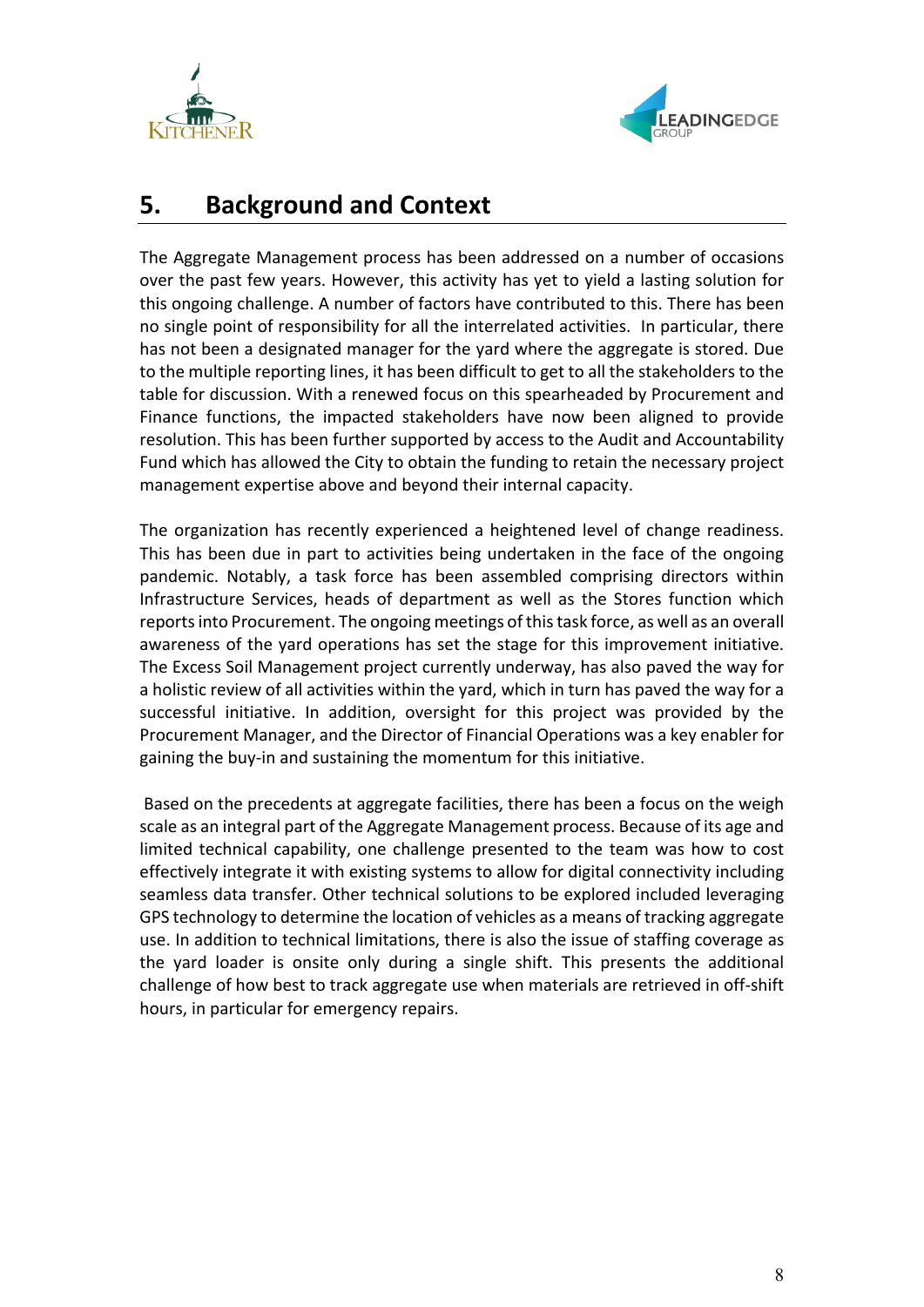



# <span id="page-8-0"></span>**6. Approach Taken**

In order to understand the current state of Aggregate Management, it was necessary to gain insights from the various user groups of this material. It was important to integrate all aspects of the process from acquisition to consumption, recording and data entry, year end reconciliation, as well as management and financial reporting. This broad-based assessment necessitated gathering input from a wide spectrum of stakeholders spanning multiple functional areas.

Initially, telephone interviews were conducted with the managers and/or supervisors of each functional area. Key aspects of the activities related to Aggregate Management were discussed through a series of structured questions and process concerns were noted. These insights served as a starting point for a comprehensive analysis of the process.

| <b>Division</b>                | <b>Current State Review Date</b> |
|--------------------------------|----------------------------------|
| Procurement                    | May 10, 2021                     |
| <b>Stores</b>                  | May 21, 2021                     |
| <b>Asset Management</b>        | May 27, 2021                     |
| <b>Excess Soils Management</b> | May 28, 2021                     |
| <b>Finance</b>                 | June 3, 2021                     |
| <b>Infrastructure Services</b> | June 14, 2021                    |

#### **Table 2: Initial interview schedule**

Based on the insights gleaned from the interviews, it became apparent that while all stakeholders had the best interest of the citizens at heart, the various functional perspectives created goals and expectations that were at times at odds with each other.

#### **Stores**

From a purchasing perspective, aggregates are acquired by means of setting of contracts with various suppliers. Once contracts have been set up with the selected suppliers, all users are then directed to use them for their aggregate needs. There are usually 12 to 15 different aggregates that are in use at any given time. Orders to replenish the materials are placed by Operation staff approximately 70% of the time with the remaining 30% being handled by the Stores staff. Materials may be delivered by the suppliers or picked up by the Kitchener staff. Delays in receiving the proof of purchase has been an ongoing challenge. Quite often the notification that materials have been consumed from inventory arrives before the notification that inventory has been purchased. This results in delays for the processing staff who are not allowed to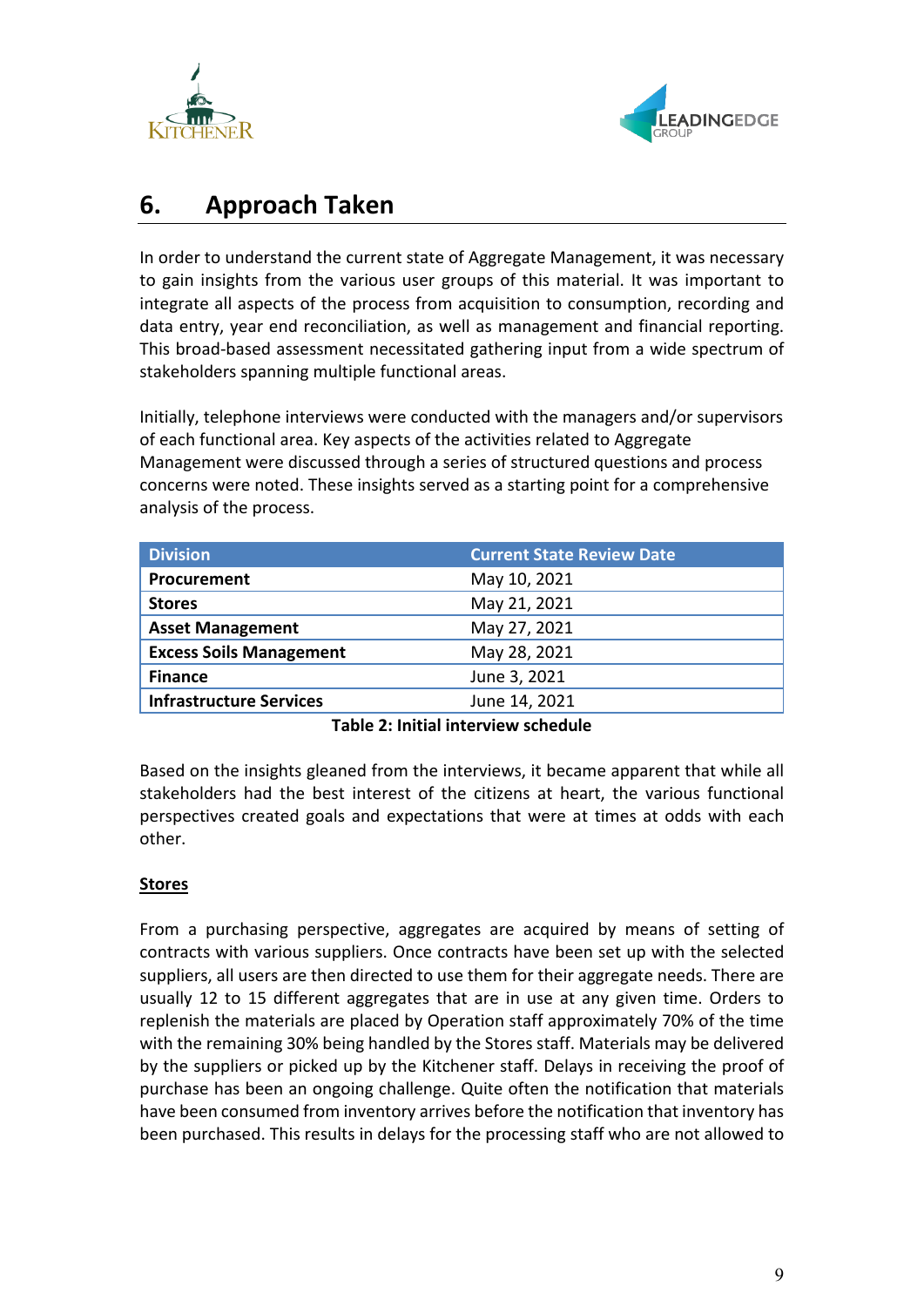



enter a negative inventory into SAP, their system of record. In addition, Stores is involved at year end when they conduct a physical inventory verification of the aggregate on hand.

The Stores staff are at the hub of recording for an essentially paper-based process. Inventory is added when packing slips or proof of delivery are received. On the other hand, inventory is relieved when a work order with materials amounts written on them are received. These are typically scanned and emailed by administrative staff who support the various operational groups. Not only is the process for maintaining the inventory cumbersome, but the Stores team does not see or handle the aggregate. In essence, they act as the record keepers for materials over which they have no control, accountability or oversight. An ongoing concern for this team is that they add no perceived value to the process and that this set of tasks is actually an inappropriate use of their time and resources.

#### **Asset Management**

For the Asset Management team, accurate allocation and reporting of the aggregate used, is an integral part of ensuring that the City's asset values are accurately documented. When accurate records are not maintained on an ongoing basis, there is the need for an annual reconciliation process at year end. They rely on the City Works application for tracking of labour hours and equipment used when staff document their work. However, inventory is tracked in SAP and when relieved from SAP, it is recorded in the City Works work order. The admin staff inputting items in City Works do not have visibility to the SAP inventory system, and Stores does not have access to City Works. The frontline staff who do the work have access to neither system. Hence, data capture is managed by means of a fragmented approach requiring multiple hand-offs of data handwritten on paper work orders.

Asset Management is currently investigating a digital solution for data entry. This will have the ability to capture time and attendance, vehicle use as well as materials. This opens the possibility of front-line users doing data entry. This would also eliminate the multiple handoffs and the inherent issues of paperwork being delayed, misplaced or lost. The aforementioned gaps in the current process have led to inaccuracies, which in turn fuels a lack of trust in the data. This has broader implications as it impacts decision making, where there is a reliance on instinct rather than data. This also limits their ability to perform real time analysis.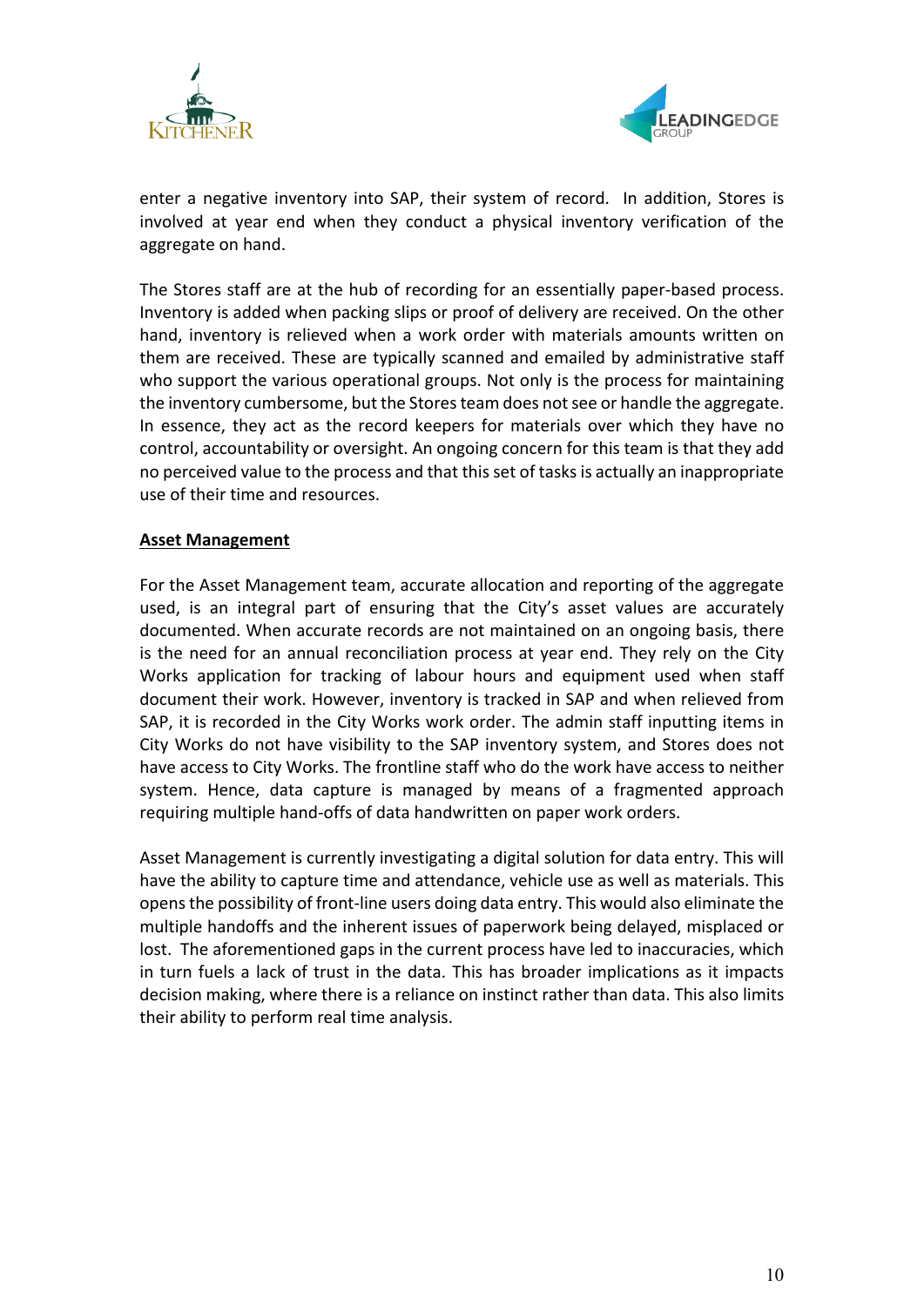



#### **Excess Soils Management**

The overall management of materials in the KOF yard includes salt as well as excess soils. Although these items are out of scope for aggregate management, they must be taken into account to ensure that all aspects of the yard operate seamlessly. There is also the opportunity to share best practices where applicable. There are two high usage materials Aggregate A and Aggregate B which are produced onsite and not purchased from external vendors. This is recycled material that is created by crushing asphalt and concrete that has been retrieved from work sites and stored in the yard. This crushing process is typically done annually in the fall, after a significant amount of material has accumulated, in order to justify the cost.

The use of the weigh scale has not been fully integrated into the excess spoil management process. It is encouraged rather than enforced. Reluctance to use the scale by front line staff is a common theme across all materials taken to and from the yard and excess soil is no exception. The scale tends to be used for contaminated soil entering the yard but not for soil leaving it. It has been an expectation that the new aggregate process might serve to inform the soil process. One limitation to moving forward with scale enhancements to facilitate the materials management in the yard has been cost. Previously obtained cost estimates for a new scale or retrofitting the existing one had been priced at \$100,000 and \$50,000 respectively.

#### **Finance**

The Finance team has very limited involvement with the aggregate process. Their activity typically occurs at year end after the annual physical inventory has been done. Typically, there is a variance between what the inventory value as shown in SAP and the amount that is physically present in the yard. In order to finalize the financial statements an adjusting entry needs to be made. However, because of the gaps in data that is captured it is extremely difficult to determine which user groups actually consumed the missing quantities.

Between unreported usage, underreported usage, lost or missing papers and data entry errors due to illegible handwritten notes an accurate assessment is all but impossible. Therefore, an allocation formula based on prior recorded usage is used to divide the amounts to be charged back to the various user groups. The accuracy of this methodology has come into question. Some groups that have ben quite diligent in recording materials, feel that they are being unfairly penalized in the allocation of charges. In addition, users who have not been reporting their true usage are underrepresented or even missed when variances are being allocated.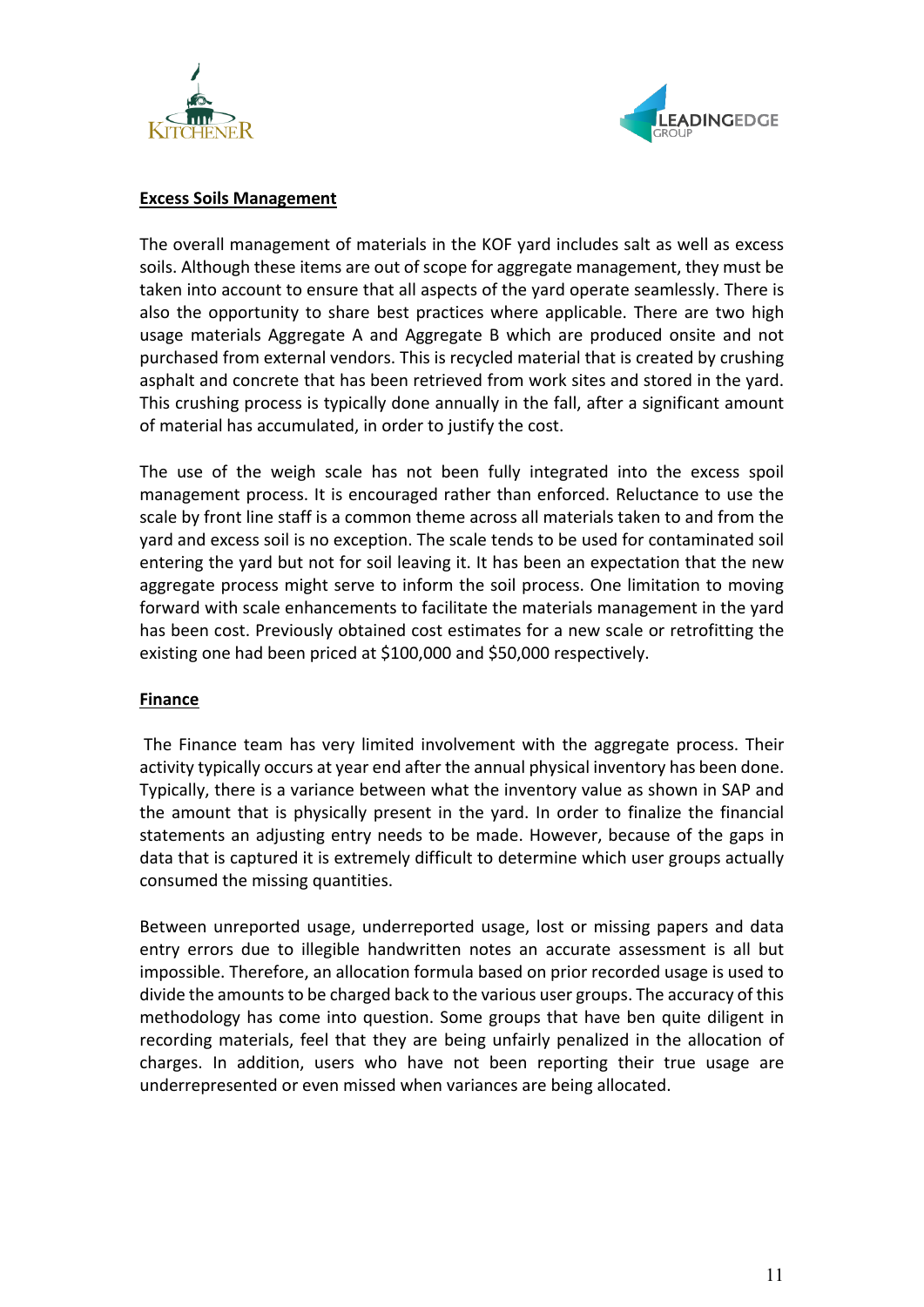



#### **Infrastructure Services**

The frontline staff who come to the yard to retrieve aggregate, do so to apply this material to a wide variety of repair and maintenance activities. There is a heightened sense of urgency in particular when the work involves critical repair such as a watermain break. There has been a prevailing sense that time is of the essence in delivering value to customers and that it would be detrimental to service levels to take the time to drive over the scale twice to weigh in and weigh out. Congestion into and out of the yard during peak times serve as another disincentive to using the scale, which is not optimally positioned with respect to traffic flows. Poor lighting at night coupled with inadequate winter maintenance have also been cited as reasons for not using the scale. Also, there has also been a longstanding distrust for the accuracy of the scale.

From an overall process perspective, the reliance on transferring information by passing along pieces of paper also limits the level of accuracy and efficiency. When material is consumed, the weight has to be recorded on the work order which gets passed to the supervisor and on to the administrative team who in turn scan and email it to the Stores staff for data entry. A number of factors translate into inaccuracy and ultimately variances at year end which must be written off. Information may be written illegibly resulting in data entry errors. In some instances, the material never gets written onto the work order. This gap in compliance is estimated to be as high as 50%. Some user groups use materials and without documenting its consumption. Another perception that hinders compliance with established policy, is that the value of the material being used for a job is so small compared to the other components such as equipment and labour, that it is not worth the effort to accurately record it.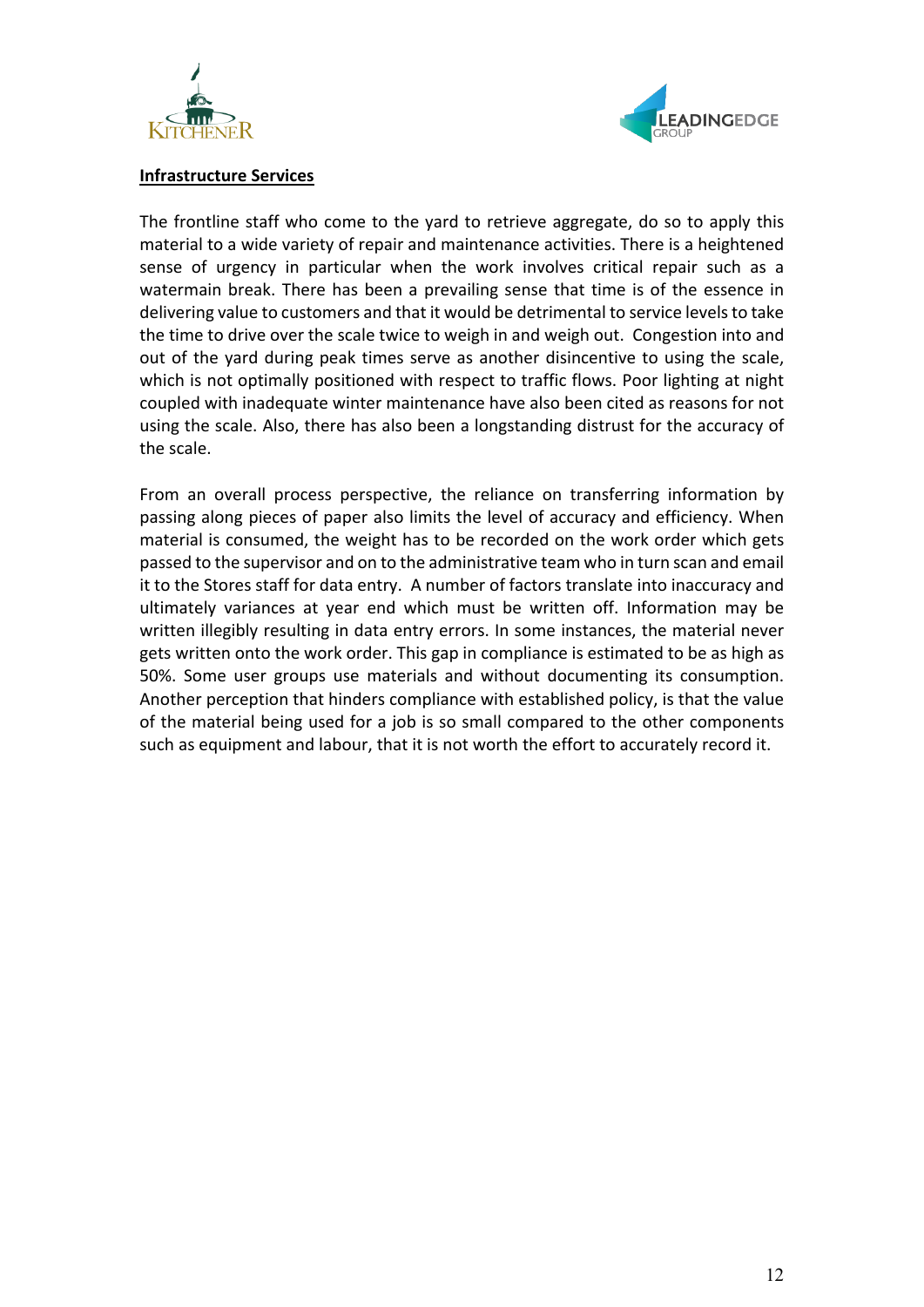





#### **Annual Aggregate Purchases1**

*<sup>1</sup> This represents aggregate orders only. Other material costs through City Works total \$7.3million. Aggregate purchases are approximately 4% of material costs.*

#### **Table 3: Annual aggregate purchase 2016 – 2020**

#### **Value Stream Mapping (VSM)**

Due to the current pandemic restrictions, value stream mapping was conducted virtually by interviewing the subject matter experts. The output was shared electronically and validated by the various stakeholder groups.

A value stream is a list of activities in a process that outlines the flow from the beginning to the end, from the initiation of the service delivery to the final delivery to the customer (internal or external). A value stream map follows a service or item from beginning to end, identifies and quantifies value-adding and non-value-adding activities within the value stream and links all associated material and information flows.

The VSM process is based on the following:

- 1. Developing a current state ('as is') value stream map of a pre-identified/preselected processes/services to fully understand how things currently operate.
- 2. Conducting a Lean analysis of the current state to identify opportunities for improvement.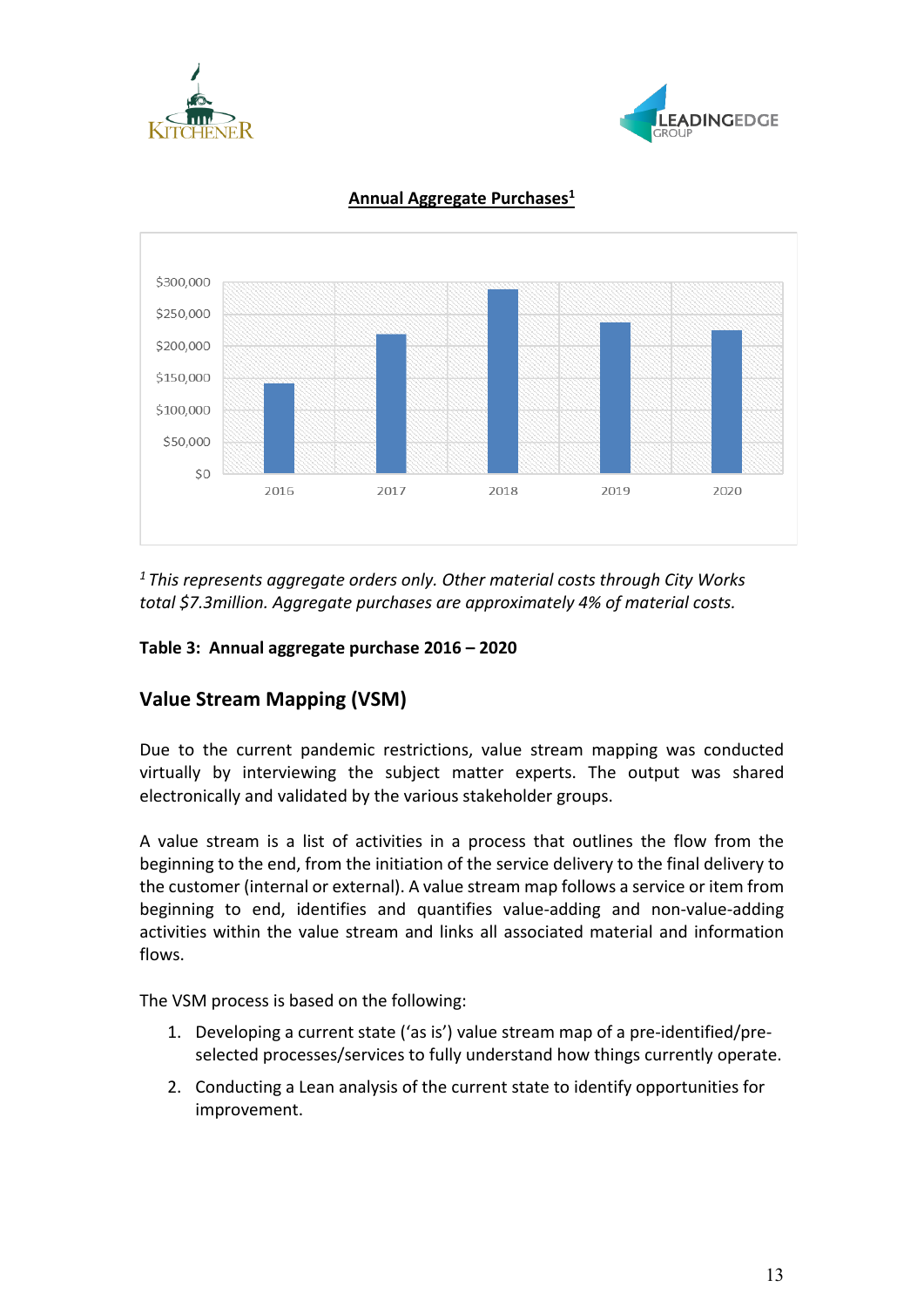



- 3. Establishing a desired future state ('to be') value stream map through stakeholder consensus for a more streamlined process or service where value-adding activities are increased and non-value-adding or wasteful activities are minimized, while process steps and procedures are standardized as is practical.
- 4. Developing priorities that will allow for a transition from current to future state and realize and sustain improvement opportunities.

A VSM workshop should involve the people who understand the process best (those who work with it every day). The team provides input to map out the process, develop the current and future state maps and agree on a plan to realize improvement opportunities.

As well as providing the platform for identifying improvement opportunities, VSM activities enable a common language and standard for process improvement, while participants gain new perspectives and a deeper appreciation of flow issues across functions and functional areas.

The teams together identified numerous challenges and bottlenecks within the existing processes as well as opportunities for improvement. Below is a list of identified issues and solutions proposed by the team that could serve as inspiration for continuous improvement activities.

#### **VSM Output: Cross Functional Working Group**

| #              | <b>Issue/Pain Point</b>                                                                                                    | <b>Solution Ideas</b>                                                                                                                               |
|----------------|----------------------------------------------------------------------------------------------------------------------------|-----------------------------------------------------------------------------------------------------------------------------------------------------|
| 1              | Tickets for purchased materials<br>get lost or misplaced                                                                   | $\checkmark$ "Bin" for tickets in the yard                                                                                                          |
| $\overline{2}$ | Waiting for tickets - staff in every<br>1-2 weeks                                                                          | $\checkmark$ Vendor provides signed/stamped<br>ticket along with invoice<br>$\checkmark$ Train staff who pick up aggregate<br>themselves to use Bin |
| 3              | Individual supplier POs cannot be<br>created until Stores gets notified                                                    | $\checkmark$ Create Contract PO for top up<br>items                                                                                                 |
| 4              | Stores is involved at multiple<br>points to enter data although they<br>are quite removed from the day-<br>to-day activity | $\checkmark$ Reinstitute vendors managing<br>top ups<br>Leverage software to remove<br>Stores from the process                                      |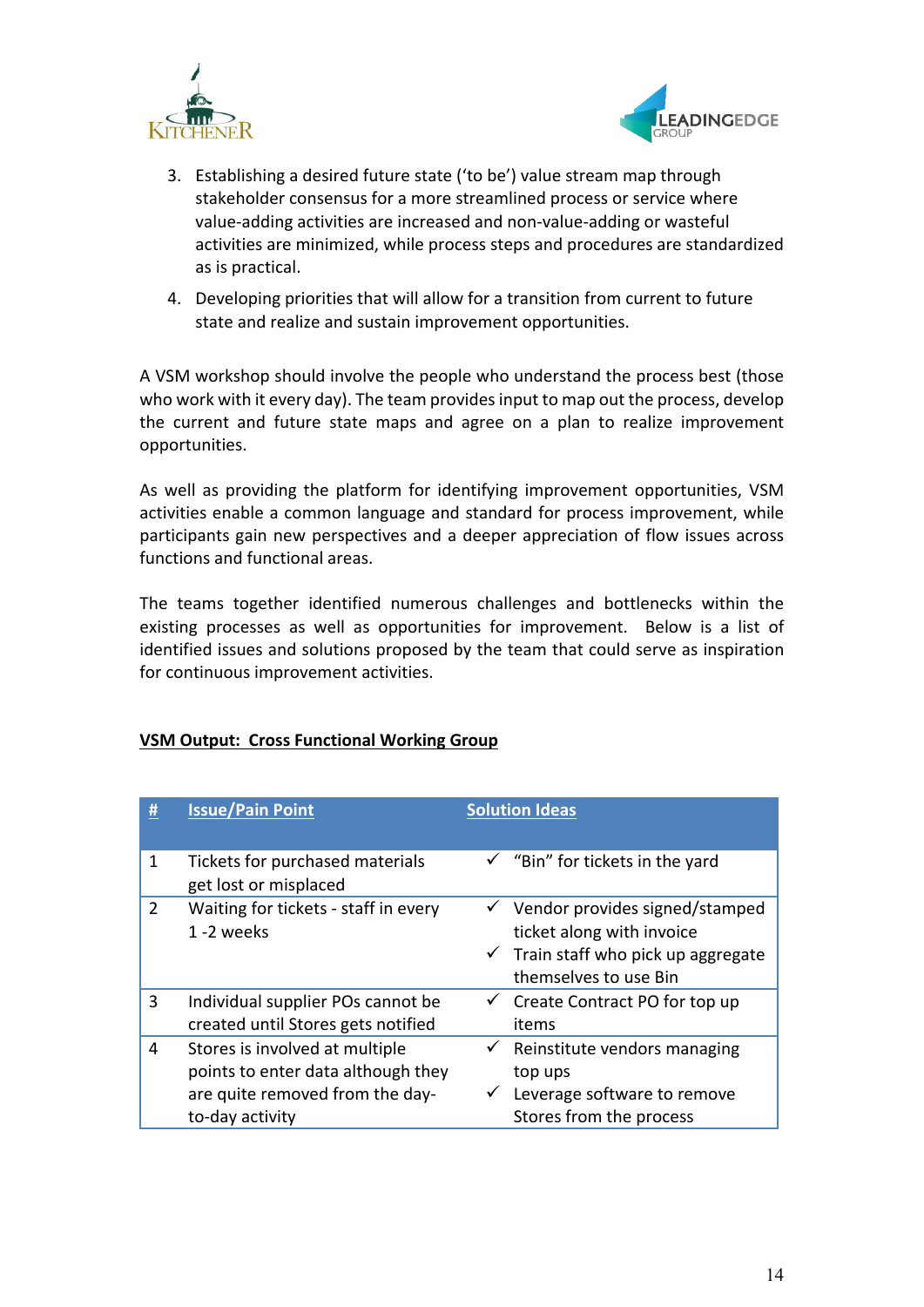



| 5  | Aggregate stored without<br>covering can retain ice and/or<br>water (a) making the weights<br>inaccurate, (b) create a cave-in<br>risk when retrieving and (c)<br>repairs deteriorating quickly |              | Coverall for aggregate as is done<br>now for clear stone                            |
|----|-------------------------------------------------------------------------------------------------------------------------------------------------------------------------------------------------|--------------|-------------------------------------------------------------------------------------|
| 6  | Scale used very rarely so<br>estimated values are entered                                                                                                                                       |              | $\checkmark$ Tie the materials usage reporting<br>to the timesheet (mobile)         |
| 7  | Multiple routes into the yard<br>make it difficult to streamline the<br>flow                                                                                                                    |              | $\checkmark$ Utilize estimates to<br>eliminate/minimize travel to and<br>from scale |
| 8  | Weight display is visible from one<br>direction only                                                                                                                                            |              |                                                                                     |
| 9  | Not convenient for inbound and<br>outbound trucks to use the scale                                                                                                                              |              |                                                                                     |
| 10 | Inadequate lighting poses a risk<br>for nighttime use                                                                                                                                           |              |                                                                                     |
| 11 | Quick turnaround times for jobs is<br>a disincentive to use the scale                                                                                                                           |              |                                                                                     |
| 12 | Staff needs to write down weights<br>and do Math                                                                                                                                                |              | Utilize estimates and standard<br>measures                                          |
| 13 | Yard Loader unavailable after<br>hours                                                                                                                                                          |              |                                                                                     |
| 14 | Sometimes for emergency repairs<br>work order numbers are unknown                                                                                                                               | $\checkmark$ | Deploy mobile data entry<br>worksheets                                              |
| 15 | Errors occur when workorder<br>numbers get recorded from<br>memory with aggregate being<br>assigned to the wrong<br>job/department                                                              |              |                                                                                     |
| 16 | Illegible handwriting results in<br>data entry errors                                                                                                                                           |              |                                                                                     |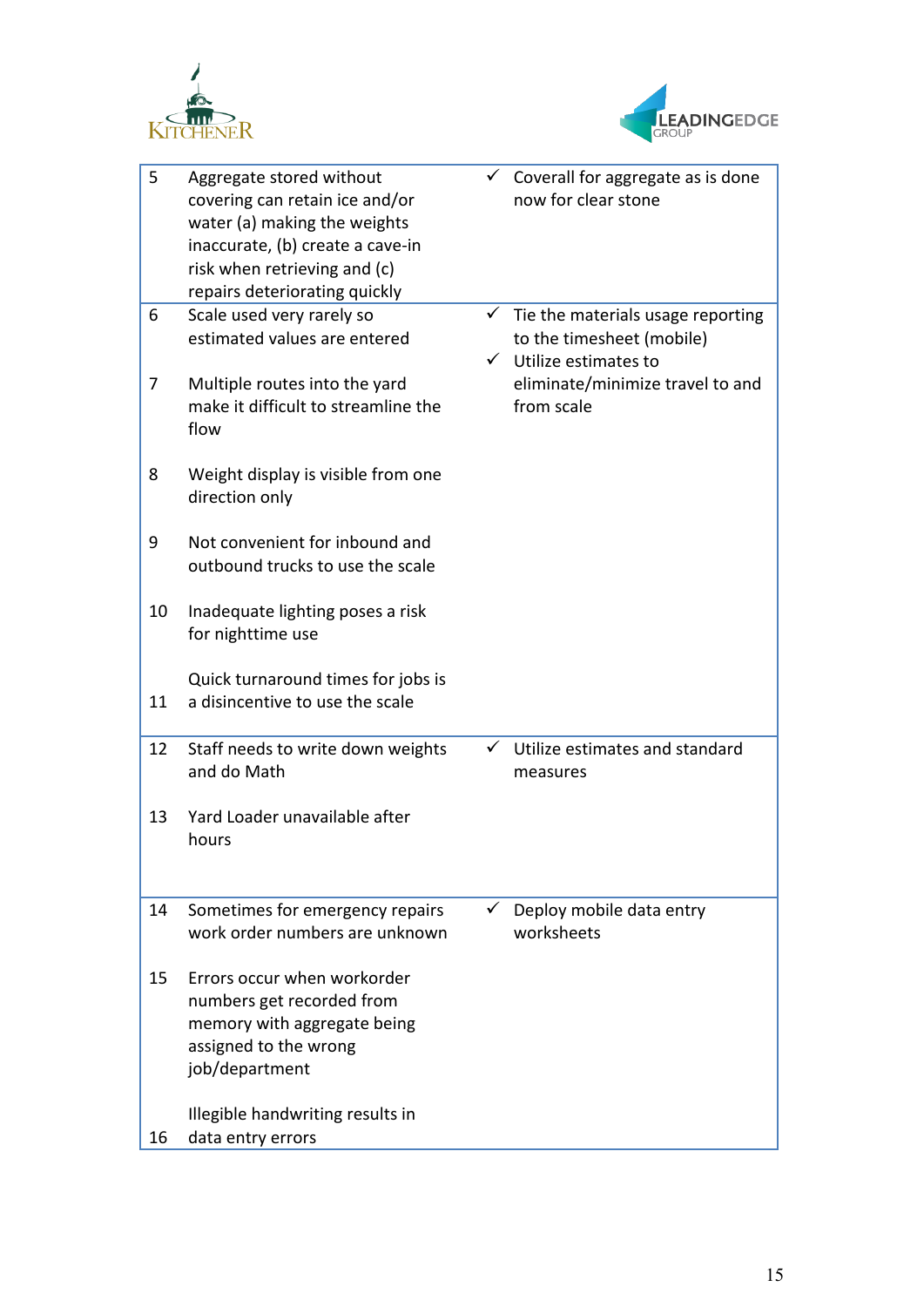



| 17 | Write-offs based on prorated<br>aggregate use are not accurate                      | $\checkmark$ Conduct assessment of historical<br>use and adjust year-end<br>allocation model |
|----|-------------------------------------------------------------------------------------|----------------------------------------------------------------------------------------------|
| 18 | Teams that do not record their<br>usage get overlooked for charges<br>and variances | Deploy training to staff and<br>supervisors                                                  |

**Table 4: Issue and solutions developed in by the Cross Functional Working Group.**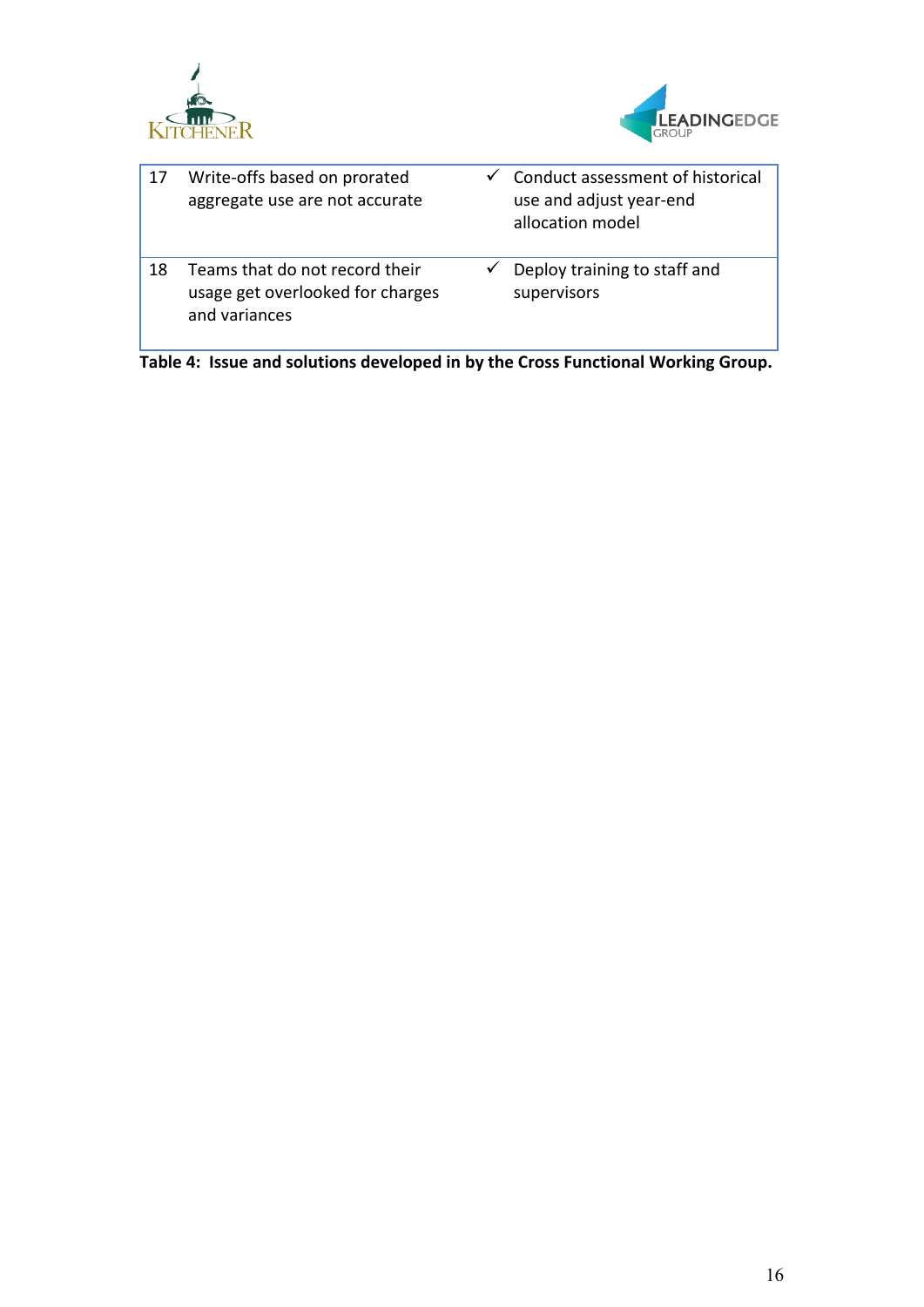



# <span id="page-16-0"></span>**7. Challenges Encountered**

A cross functional multi-stakeholder process improvement initiative is never without its fair share of challenges and this engagement was no exception. Some of the specific challenges encountered included the following:

- Due to the health and safety measures related to the pandemic, it was not possible to host in-person workshops and value stream mapping sessions.
- Ideally Lean process mapping would engage the staff who actually perform the day-to-day tasks. However, in light of the ongoing restrictions supervisors were engaged via video conferencing and had to act as a conduit between front-line staff and the broader project team. We were also able to get on site once with frontline staff to observe the process in the yard.
- Data has been historically captured in multiple systems making it quite challenging to consolidate it for the purpose of analysis.
- Gaps in the data being provided by users made it difficult to quantify the impact of various root causes responsible for the variances being written off at year end.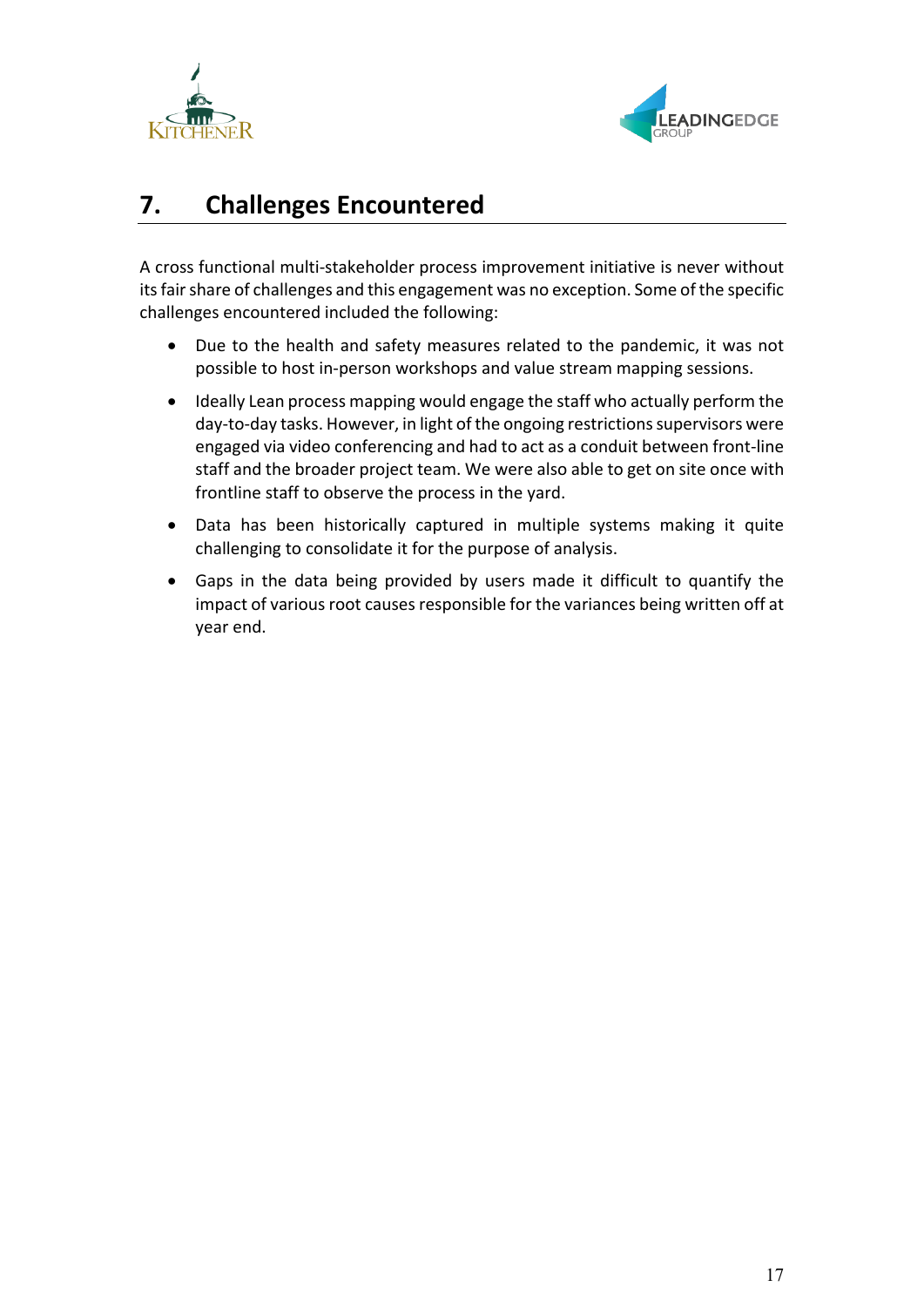



## <span id="page-17-0"></span>**8. Analysis and Recommendations**

The staff responsible for the repair and maintenance of the City's infrastructure take a great deal of pride in their work and are very conscientious about meeting the needs of the citizens. This translates into a sharp focus on turnaround times, especially for critical repairs. This has created a shift away from the use of the weigh scale in order to minimize the time required for their work. The challenge for the team was therefore how to increase compliance with accurate measurement of the aggregates while maintaining timeliness in execution.

A focus on improved data accuracy resulted in looking at various options for fully integrating the existing weigh scale into the process. Options investigated included moving the scale to align with the flow of traffic in and out of the yard, adding improved visibility for the weight read outs, general maintenance to improve aesthetics and therefore compliance. Additional considerations included retrofitting the scale with technology as well purchasing a new scale with the greater inbuilt capability for data capture and transmission. The working group ultimately decided against these options as they were either prohibitive in cost or seen as being counter productive for front line staff and not providing adequate return on investment.

Key considerations for improving the process centred on (a) ease of use for the staff, (b) greater efficiency, (c) appropriate accountability and responsibility, (d) enhanced compliance and (e) improved data accuracy. From an ease-of-use perspective the use of standard estimates for loads of material was adopted. These would be based on a table of weights generated from actual materials in the yard. This was deemed to be acceptable when compared to the inherent variability in the scale itself. Also, the improved compliance would outweigh any inaccuracies in the estimates themselves.

Embracing mobile data entry meets the need for improved efficiency, by eliminating multiple hand-offs and reliance on pieces of paper that could get lost. This also placed the accountability with the actual users of the material as well as their immediate supervisors. Coupled with the reduced travel time to the scale, this real time data entry would serve to enhance compliance and accuracy. More timely and accurate data would result from not having to decipher handwriting or waiting until the handoffs formerly needed to get the data to the staff who would do the entry.

Additional considerations included simplifying the acquisition cycle from the vendors as well as the management of aggregate in inventory. In keeping with aligning accountability, the strategy was to remove materials from inventory that could be charged in other ways. This removed the responsibility from Stores and placed it back with the user groups.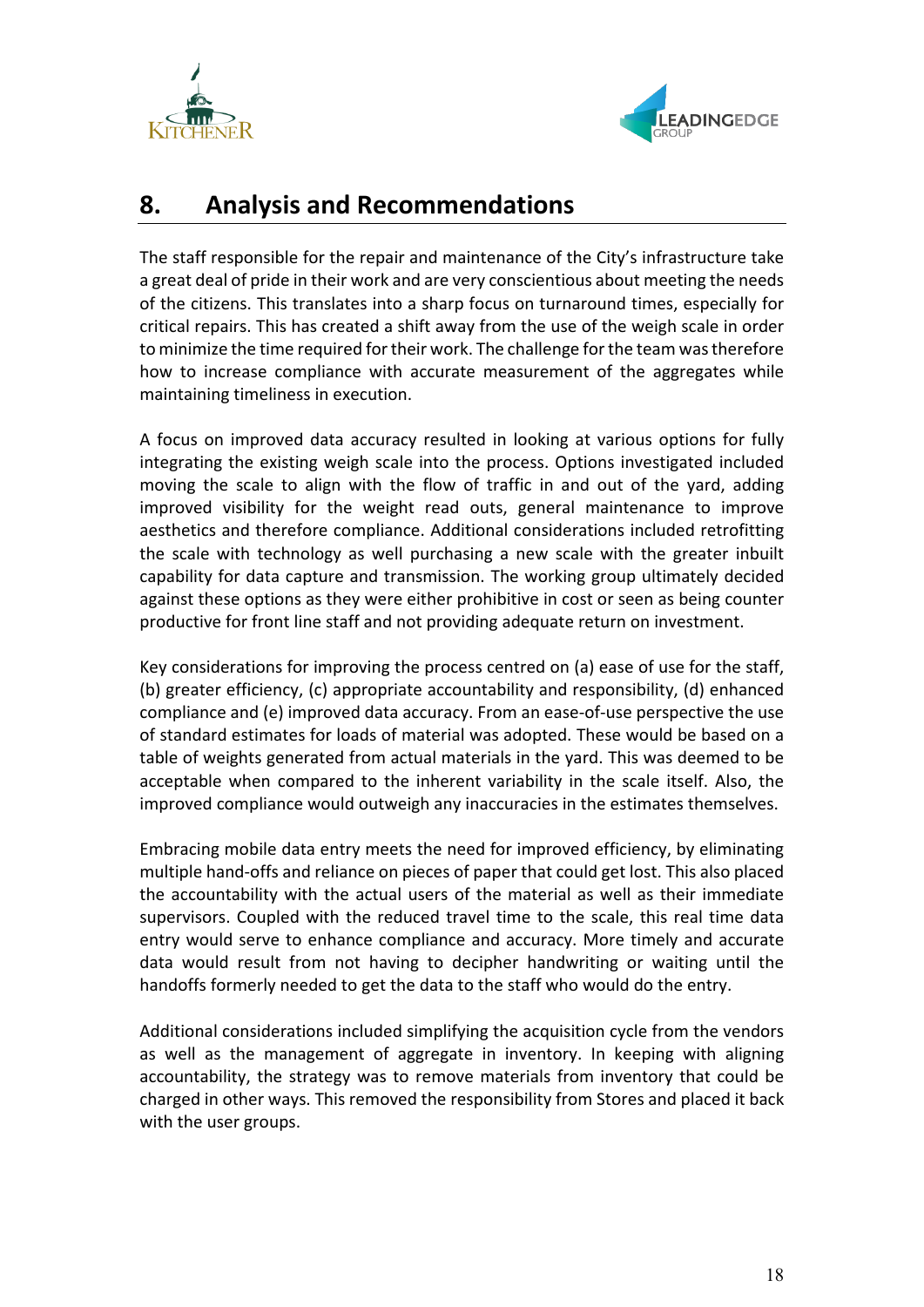



In addition to the broader themes for improvement identified, a number of specific areas of process wastes are outlined below:

| <b>Waste Type</b>           | <b>Process</b>                                                                                                                                                                                                                                                            |
|-----------------------------|---------------------------------------------------------------------------------------------------------------------------------------------------------------------------------------------------------------------------------------------------------------------------|
| <b>Defects</b>              | $\checkmark$ Aggregate used not entered on work order.<br>Incorrect aggregate used to perform repair.<br>Incorrect item number recorded on work<br>order.<br>$\checkmark$<br>Illegible handwriting leading to data entry<br>errors.                                       |
| Over-production             | $\checkmark$<br>Multiple pieces of paper being handed off<br>throughout the process.                                                                                                                                                                                      |
| Waiting                     | $\checkmark$<br>Waiting for vendor tickets to arrive so that<br>acquired material can be recorded.<br>$\checkmark$ Waiting for work orders to be emailed so<br>that consumed materials can be relieved<br>from inventory.                                                 |
| Non-utilized skills         | Stores staff are engaged in data entry for<br>$\checkmark$<br>materials that they do not use nor add any<br>value to the processing cycle.<br>$\checkmark$ Staff having to manually calculate the<br>weight of aggregate based on the before<br>and after scale readings. |
| Transportation              | $\checkmark$<br>Driving from aggregate bins to and from<br>the scale.                                                                                                                                                                                                     |
| Inventory                   | $\checkmark$<br>Items ordered into stock or recycled<br>material not used.                                                                                                                                                                                                |
| Movement                    | Administrative staff scanning and emailing<br>$\checkmark$<br>work orders to the Stores staff for data<br>entry into SAP.                                                                                                                                                 |
| <b>Excessive processing</b> | $\checkmark$<br>Multiple handoffs of paperwork between<br>staff when data is to be recorded.<br>Keying in handwritten data.<br>$\checkmark$                                                                                                                               |

**Table 5: Aggregate Management process waste examples**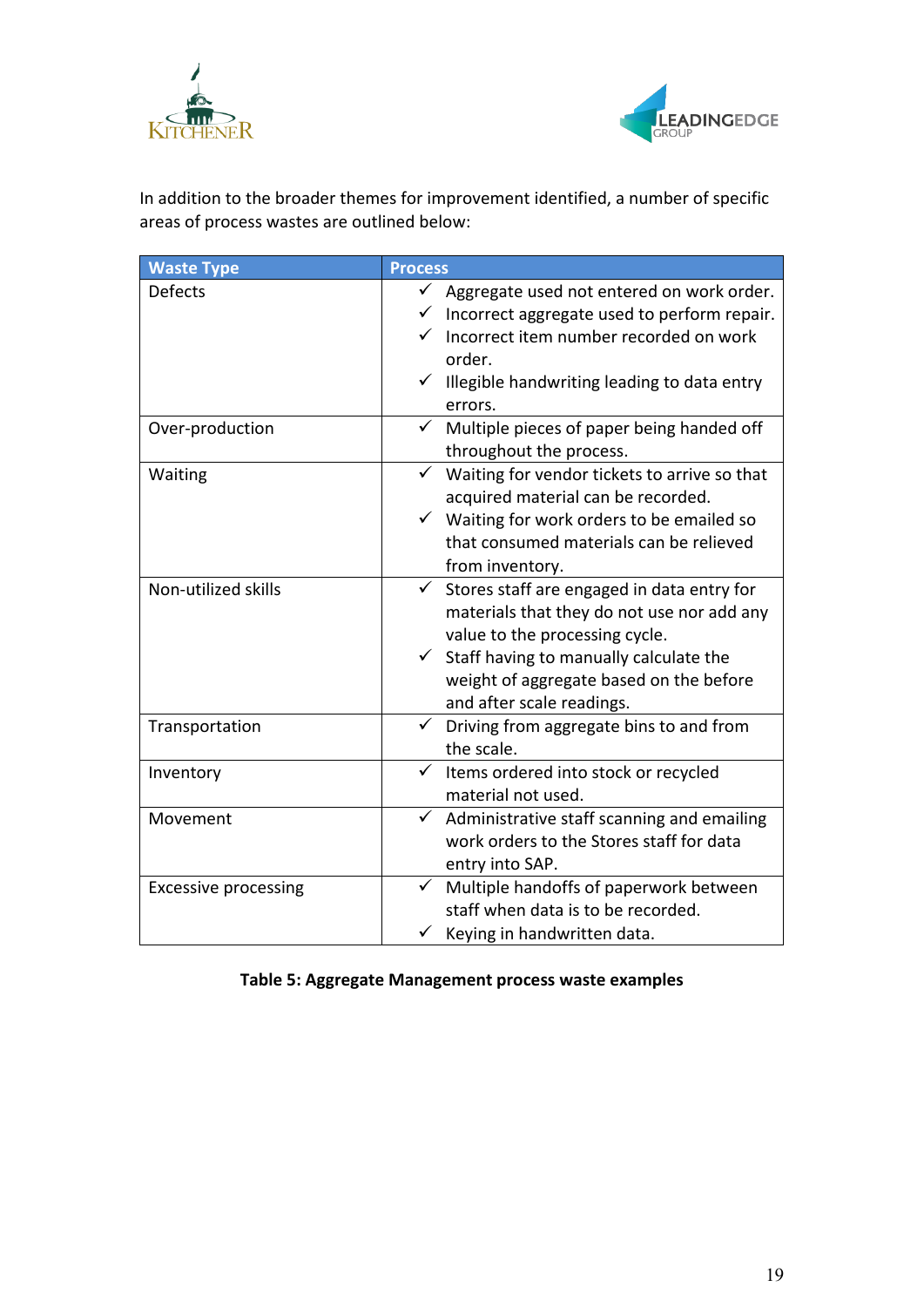



## **Summary of Recommendations**

#### **Short-term Recommendations**

#### **Develop & Deploy Estimates**

- $\checkmark$  Conduct a 1-day exercise with the yard loader to develop the table of estimates.
- $\checkmark$  Create laminated cards summarizing the estimates, customized and colour coded for the user groups as needed.
- $\checkmark$  Design, create and post signage at the aggregate bins.
- $\checkmark$  Roll out cards and revised process to all impacted staff.
- $\checkmark$  Determine most efficient manner to record materials onto current work orders.
- $\checkmark$  Deplov staff education at supervisor level for all user groups to ensure that material is consistently written on work orders.
- $\checkmark$  Establish oversight to ensure compliance with recording aggregate used.

#### **Develop Tiered Approach**

- $\checkmark$  Roll out communication to continue tracking at their current level of detail for exempted group who will continue to use the scale e.g., Traffic Operations.
- $\checkmark$  Identify decision makers for single user items
- $\checkmark$  Determine which items need to be charged back e.g., to customers or the Region of Waterloo.
- $\checkmark$  Develop process for recording expense directly to cost centre or other internal order for small quantity aggregate at time of purchase.
- $\checkmark$  Establish a cut-off for switching from inventory items to expense items.
- $\checkmark$  Conduct year end analysis of variances and analysis of per load estimates to work, and write-offs.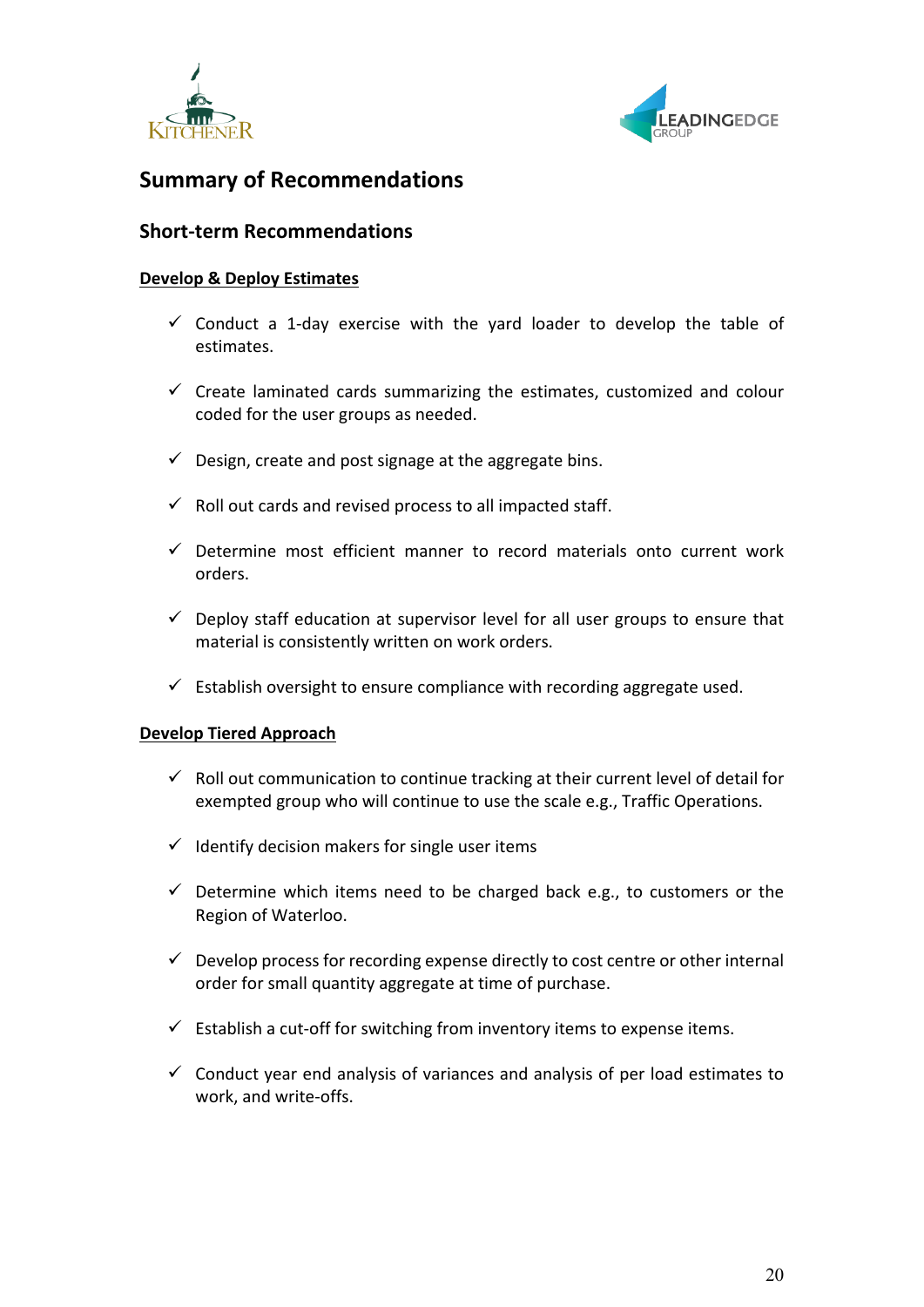



#### **Aggregate Ordering & Receiving**

- $\checkmark$  Create a bin for tickets to support receipt of materials supplied by vendors.
- $\checkmark$  Deploy vendor managed top-ups.
- $\checkmark$  Have vendors provide signed proof of delivery
- $\checkmark$  Align with City Works team to execute aggregate management as a part of the digital worksheet pilot roll out.

#### **Medium-term Recommendations**

- $\checkmark$  Engage the administrative team to capture data from work orders in a spreadsheet for upload to SAP until digital worksheets are available.
- $\checkmark$  Implement more rigorous tacking and monitoring for crushed aggregate that is made from recycled materials onsite.
- $\checkmark$  Transition a second tier of multi-user aggregates out of inventory into alternate recording cost centres.

#### **Long-term Recommendations**

In the future, aggregate management should be transitioned to a fully automated digital worksheet data entry. This will allow the actual users of the material to be the single point of data entry that feeds the necessary reporting systems. By doing so, duplicate data entry will be eliminated along with the multiple handoffs and the need for tracking pieces of paper. By tying in material use with tracking time and equipment, this will provide a robust and holistic reporting mechanism with improved visibility to all aspects of work being done. This would need to be supported by consistent data feeds and maintenance of the cost centres and reporting areas associated with the inputted data.

Additionally, aggregate could be taken completely out of inventory. This would alleviate the need for the Stores team to be doing data entry for materials that are essentially outside of their control and posting transactions to which they add no value. The revised process could also include the Aggregate A and B which are created onsite and drawn down but supported by data entry that does not reside with Stores. The oversight of the material usage would then be transitioned to the supervisors of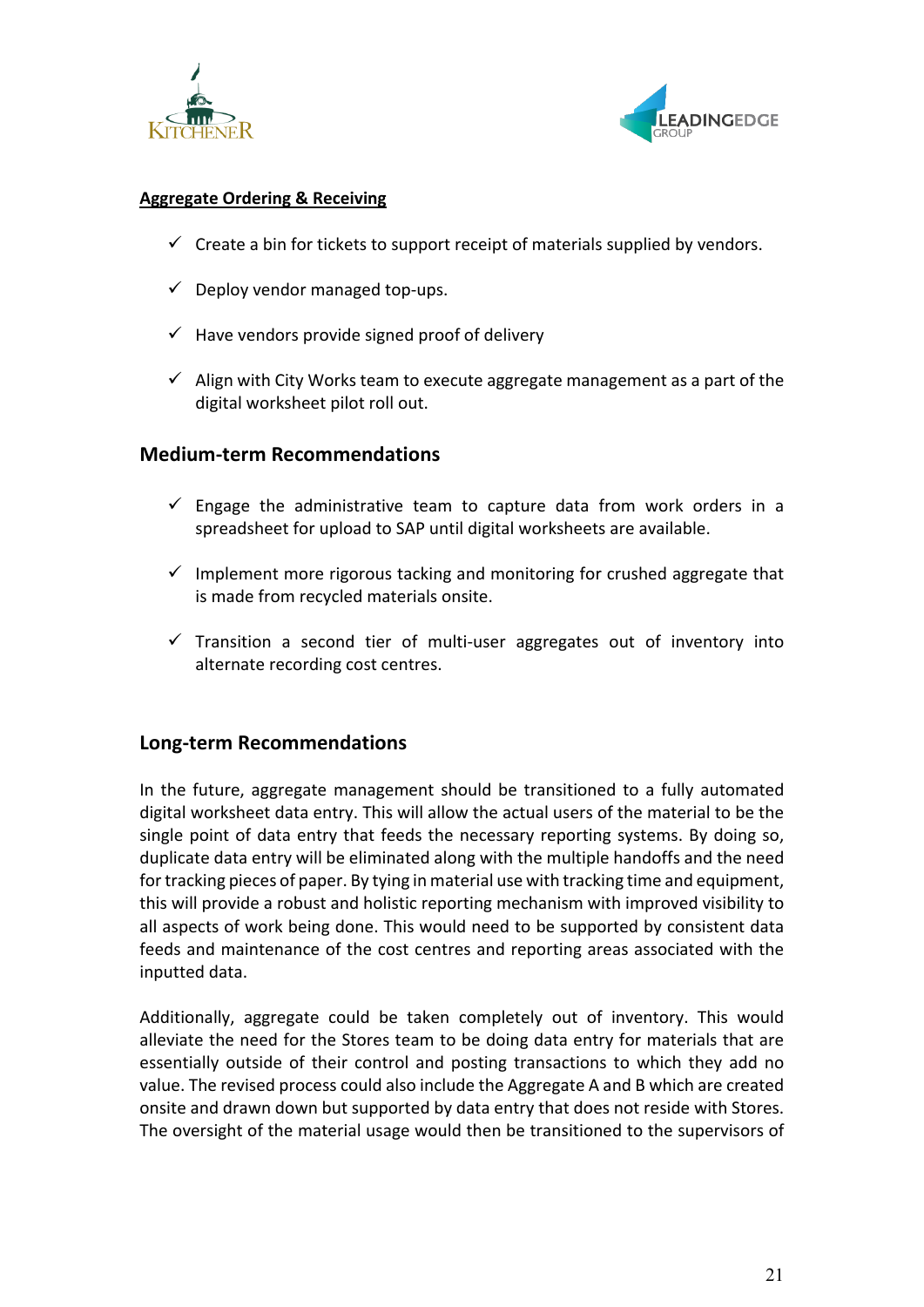



the frontline staff who actually consume the material while executing work orders. This creates a better alignment of accountability and supervision for the aggregate being used.

This all hinges on education of the staff at various levels and with that a change of perspective. This is a shift from a historical practice where use of materials, reporting the usage and oversight and accountability for reporting were all separated functions. While change management will be needed for all involved to embrace a new way of working, the results of improved material utilization, reporting and asset management will yield benefits that will more than compensate for the efforts involved in the making the transition.

#### **BENEFIT CALCULATIONS**

#### **I. Cost Avoidance vs Option 1 (Mandatory use of Weigh Scale)**

| Category                                        | <b>Amount</b>  |
|-------------------------------------------------|----------------|
| Time spent per trip going over the scale        | 5 min          |
| Total number of annual trips of aggregate       | 1,860          |
| Percentage reduction in number trips            | 90%            |
| <b>Annual productivity savings</b>              | <b>140 hrs</b> |
| Fully burdened cost of an operator <sup>2</sup> | \$136.00       |
| <b>Annual Cost Savings</b>                      | \$19,040       |

*( <sup>2</sup> Actual pay rates may be higher or lower than this estimated rate based on different pay rates in various operating areas as well as overhead cost recovery practices.)*

#### **II. Improving Cost Allocation / Reducing Annual Inventory Write-Offs**

| <b>Category</b>                             | <b>Amount</b> |
|---------------------------------------------|---------------|
| Average value of annual write-offs          | \$51,000      |
| Percentage reduction in write-offs          | 70%           |
| Improved allocation to correct cost centres | \$35,700      |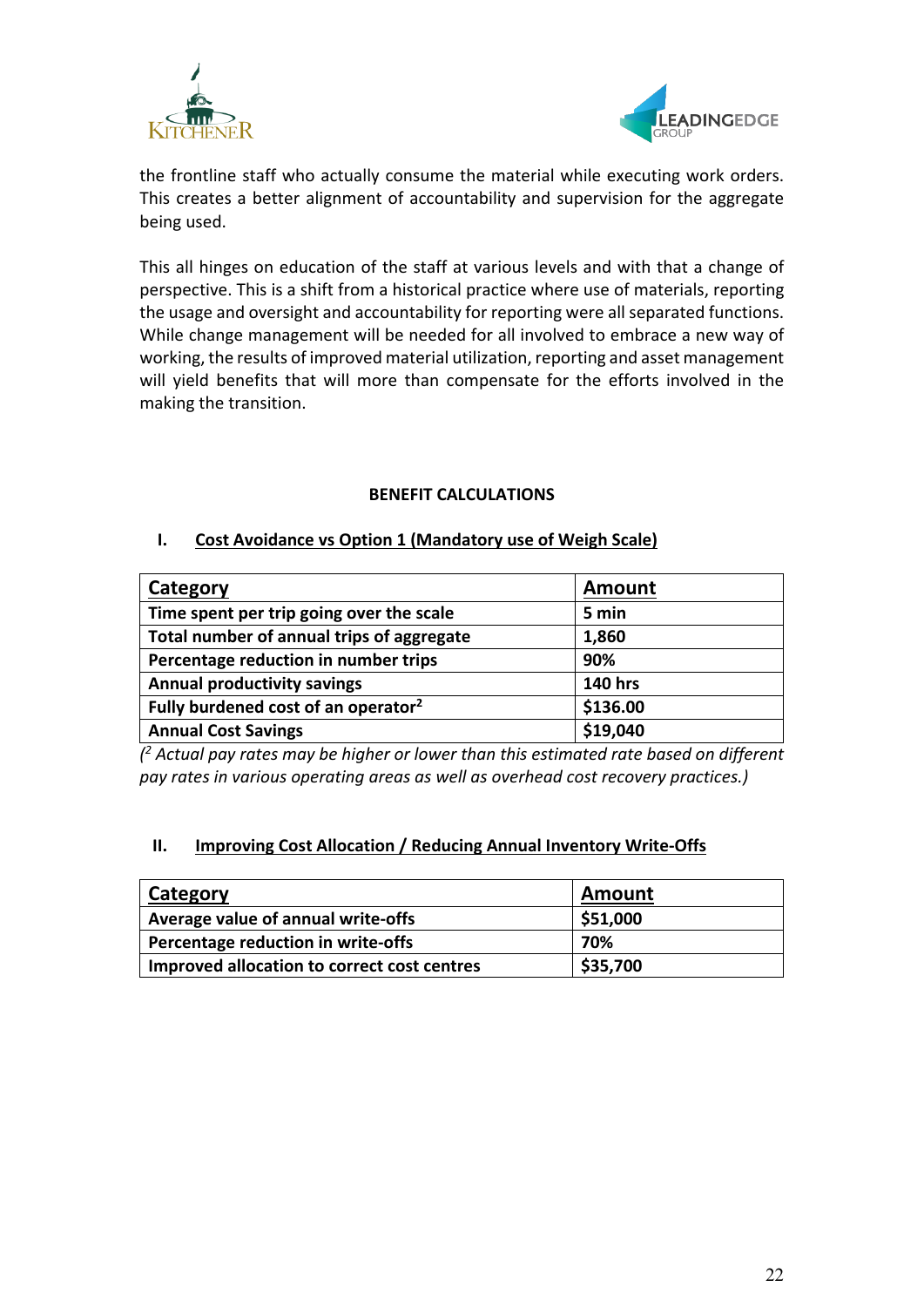



#### **III. Manual Data Entry and Paperwork Tracking Reduction**

| Category                                          | <b>Amount</b> |
|---------------------------------------------------|---------------|
| Total number of annual aggregate transactions     | 1,860         |
| Time for multiple handoffs, scanning emailing and | $10$ min      |
| data entry per transaction                        |               |
| <b>Annual productivity savings</b>                | 310 hrs **    |
| <b>Hourly labour rate</b>                         | \$50.00       |
| <b>Annual Cost Savings</b>                        | \$15,500      |

*\*\* Time freed up to be reinvested in value added activities.*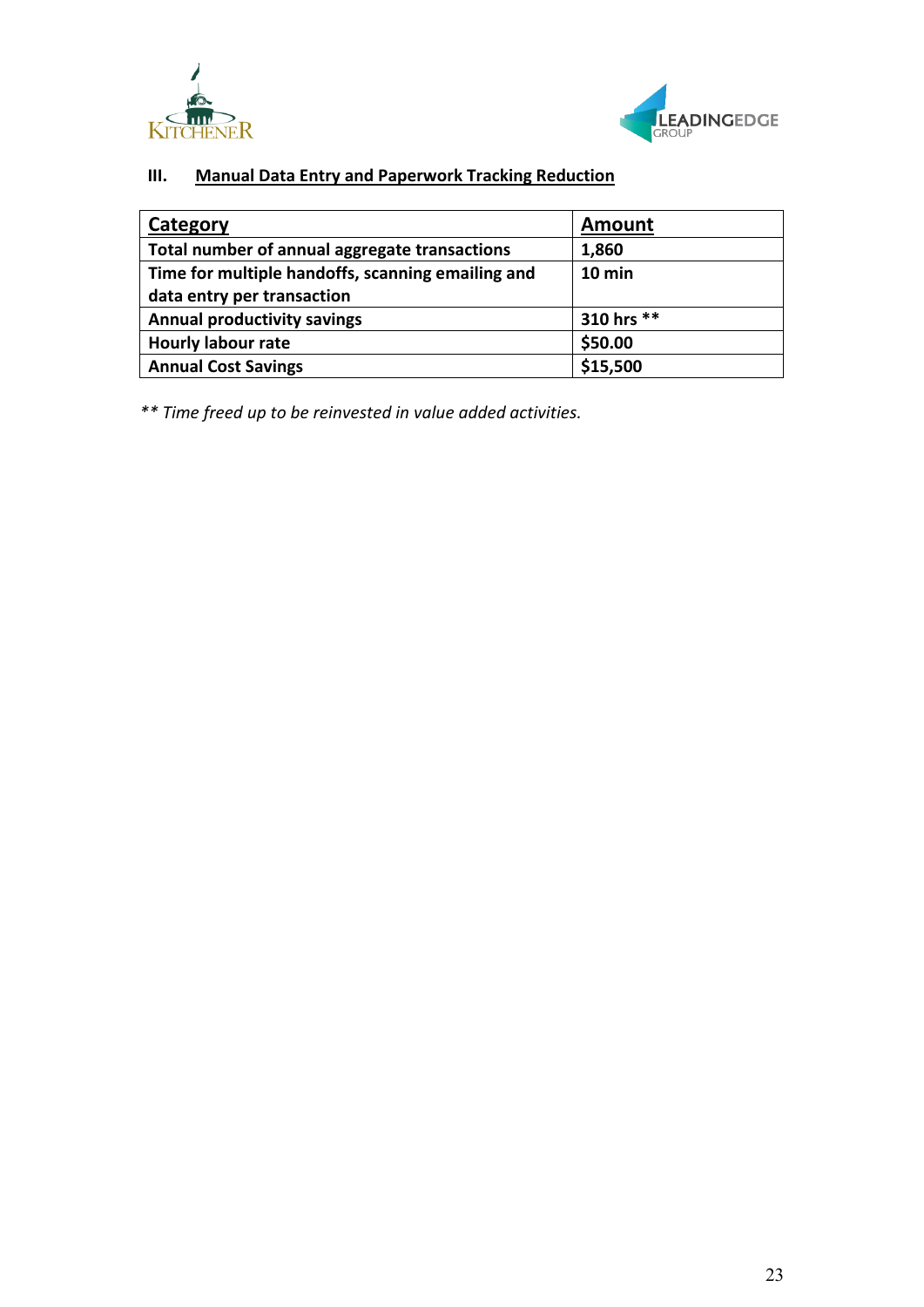



## <span id="page-23-0"></span>**9. Future Challenges and Opportunities**

The operations staff who carry out the maintenance and repair activities have felt that the time and effort required to weigh and record the aggregate used was disproportionate to the cost of the material being used. A reduction in the amount of paperwork involved as well as the time for recording and reporting usage will create more capacity for value-added activities that drive customer satisfaction for the residents of the City.

Aggregate Management is currently not conducted as an integrated whole but as a series of interrelated activities with varying lines of responsibility and accountability. Adopting a more holistic approach to the oversight of the materials usage as well as leveraging appropriate technology will serve to alleviate the administrative burden. The benefits from these enhancements will impact staff across multiple levels of the organizational as well as at various levels. Notably, these include the front-line staff, their respective administrative support teams, the staff responsible for recording and reporting as well as those who rely on the data for strategic decision making.

By continuing to leverage collaboration forged in the context of the Lean review, the organization will undoubtably have a more efficient process spanning the full cycle of material acquisition, consumption, recording, reporting and replenishment. By enhancing communication by means of ongoing dialogue between all impacted stakeholders and with an eye to embracing and integrating new technology, the team will be well positioned to enhance both internal and external stakeholder satisfaction.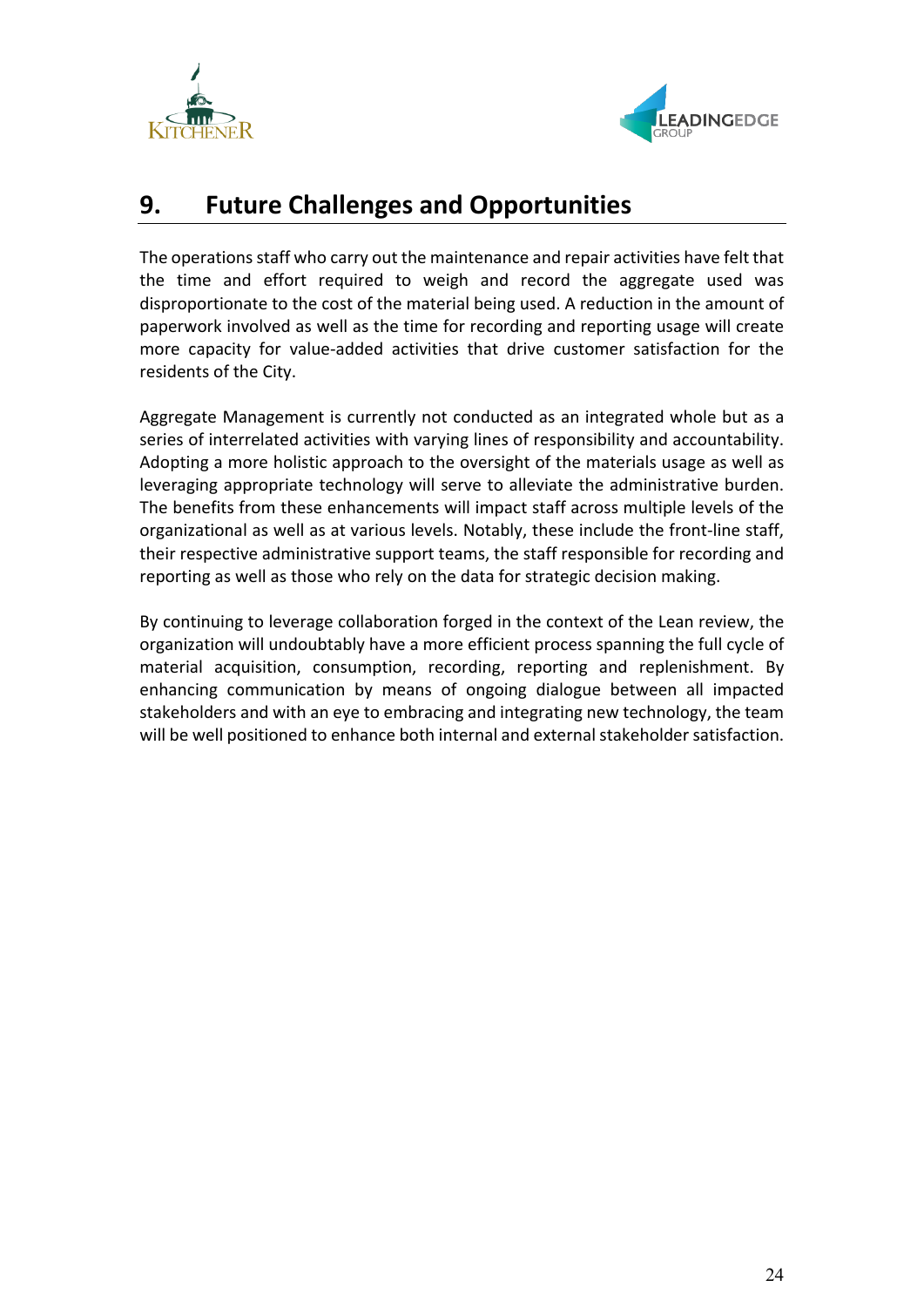



# <span id="page-24-0"></span>**10. Appendices**

### **Appendix 1: Aggregate Ordering & Receiving Current State Map**

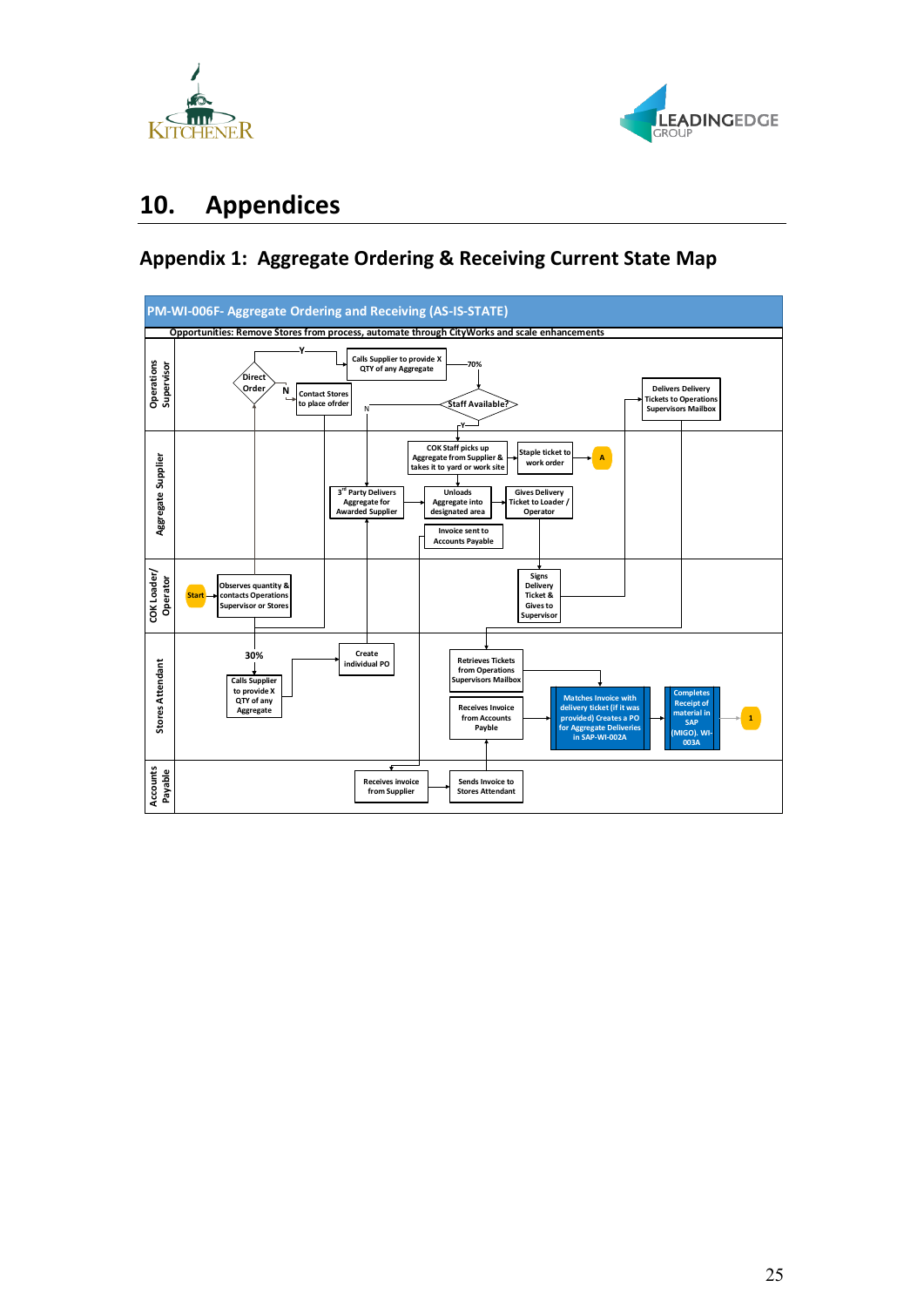



#### **PM-WI-006F- Aggregate Issuing Process (AS-IS-STATE)**  Operations<br>Supervisor **COK Employees Operations Supervisor COK Loader/ Operator Support Services Receives Usage work order sheets From COK Staff & Supervisors** COK Loader/ **Loads Aggregate for COK Employee** Support<br>Services  $\sqrt{2}$ **2**  $\overline{\phantom{a}}$ **Estimate weight of Drives over scale to Aggregate based on ensure truck total ABypass weigh scale experience and weight within MTO and go directly to record on work order limits Loader sheets** COK Employees **Drives back over Drive over weigh weigh scale and End of shift Go to Aggregate 70% scale and record records final weight Area and Request X Estimate weight and record on work order gives work order starting weight on on work order sheets Qty of Aggregates work order sheets sheets sheets to Supervisor N Obtain weight from Go directly to**  Go to **COK Loader? <sup>Y</sup> loader's built in scale 0-5% Area & Self-serve X dedicated/rented and record weight on front loader Qty of Aggregates work order sheets COK Supervisors COK Supervisors Assigns staff to do work which requires Aggregates Receives Usage work order sheets and brings to Operations Supervisors Mailbox 25-30% 1**

## **Appendix 2: Aggregate Issuing Current State Map**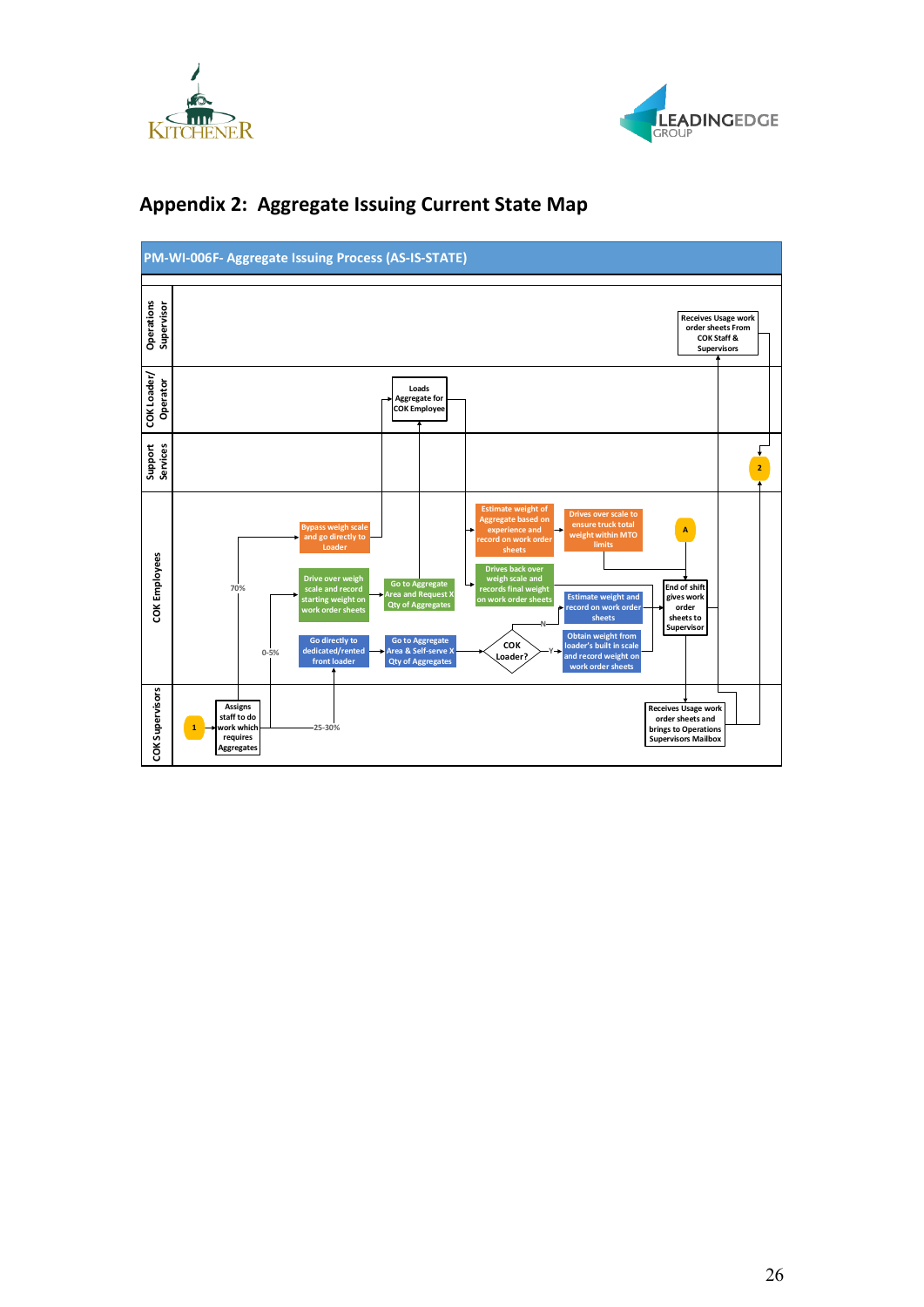



#### **Appendix 3: Aggregate Usage, Reporting & Physical Inventory Current State Map**

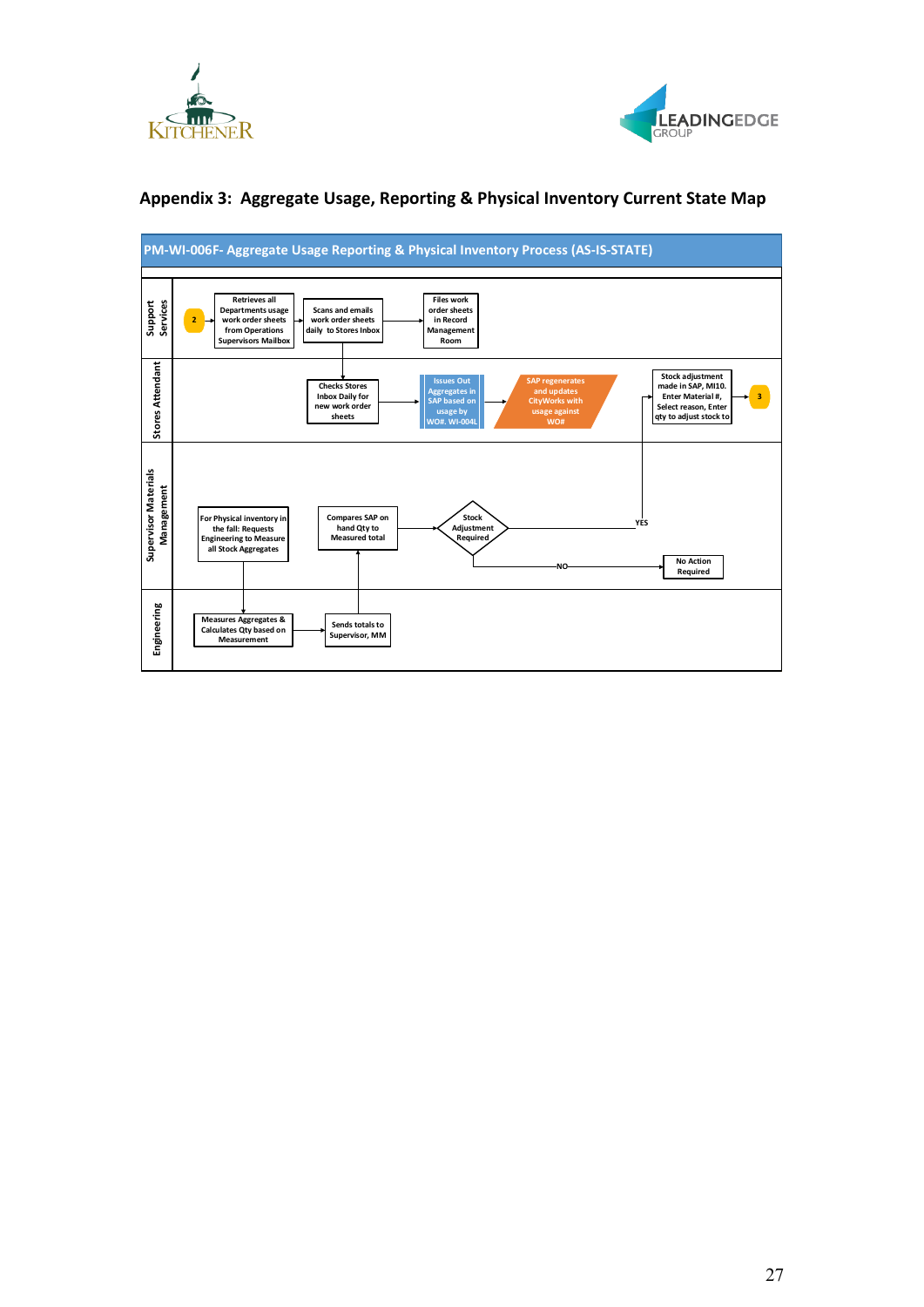





#### **Appendix 4: Aggregate Year End Reconciliation & Write-Off Current State Map**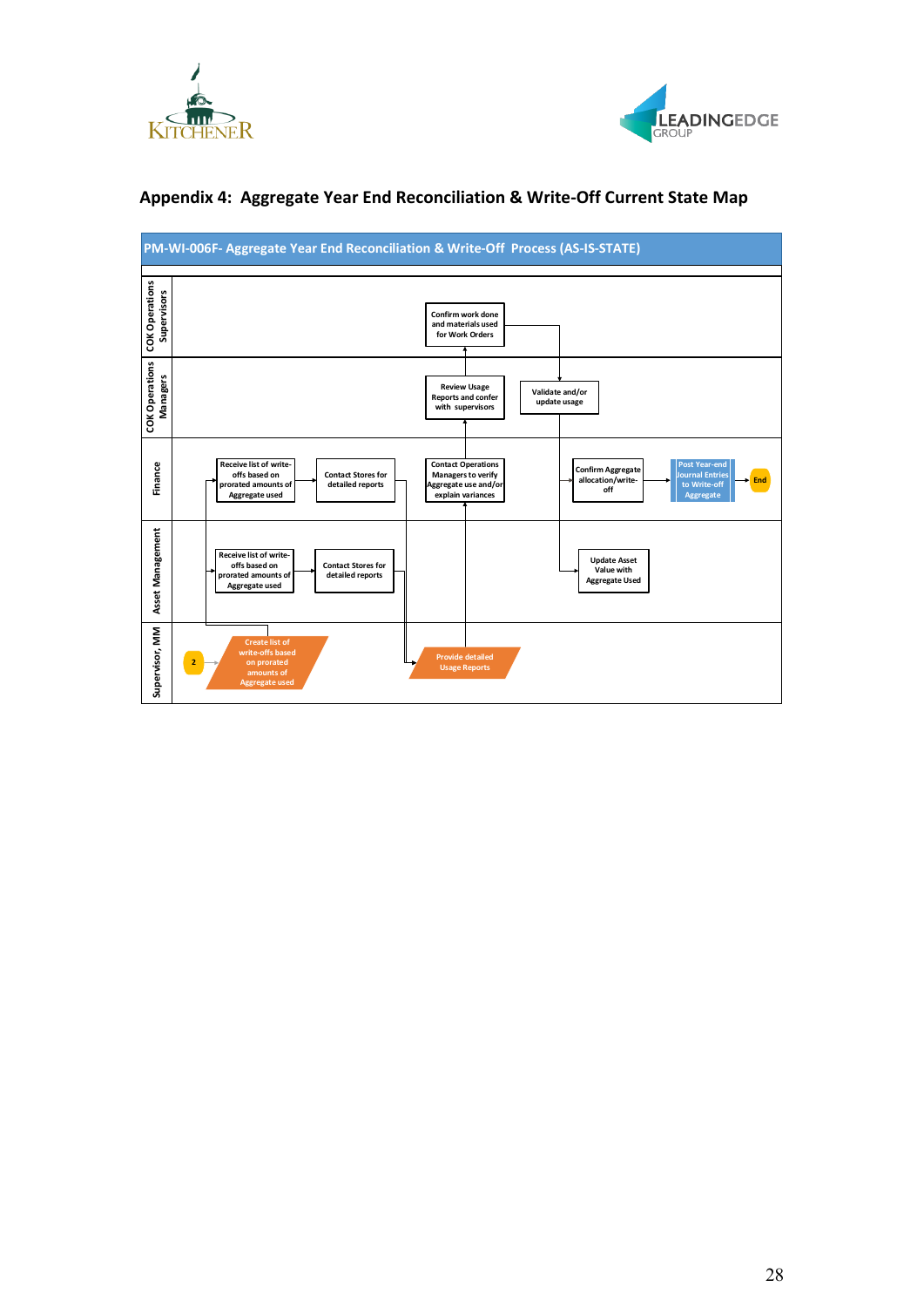



## **Appendix 5: Comparison of Options**

| Option 1. - Reinforce the use of the scale<br>and compliance with the existing paper-<br>based process for reporting aggregate<br>usage. | Option 2 - Use alternate method to get<br>accuracy of inventory and process to<br>minimal input from staff and 99% capture<br>rate of materials and estimate.<br>(Identified as important to the City<br>Directors of the impacted areas.) |  |
|------------------------------------------------------------------------------------------------------------------------------------------|--------------------------------------------------------------------------------------------------------------------------------------------------------------------------------------------------------------------------------------------|--|
| Formalize process for mandatory                                                                                                          | Conduct an audit of work orders                                                                                                                                                                                                            |  |
| $\bullet$                                                                                                                                | and create a realistic baseline for                                                                                                                                                                                                        |  |
| use of scale when material is                                                                                                            | usage.                                                                                                                                                                                                                                     |  |
| coming in or out of the yard.                                                                                                            | Develop a set of estimates for                                                                                                                                                                                                             |  |
| Create signage to scale in/scale out.                                                                                                    | tracking based on average use per                                                                                                                                                                                                          |  |
| $\bullet$                                                                                                                                | repair.                                                                                                                                                                                                                                    |  |
| Educate staff on why we need to                                                                                                          | Charge variances to Gas & SSU.                                                                                                                                                                                                             |  |
| $\bullet$                                                                                                                                | Expense aggregate at time of                                                                                                                                                                                                               |  |
| weigh in/weigh out, benefits, plus                                                                                                       | purchase.                                                                                                                                                                                                                                  |  |
| change management, adoption,                                                                                                             | <b>Short Term: Leverage estimates to</b>                                                                                                                                                                                                   |  |
| compliance.                                                                                                                              | eliminate travel time to and from                                                                                                                                                                                                          |  |
| Add scales to all loaders.                                                                                                               | the scale.                                                                                                                                                                                                                                 |  |
| $\bullet$                                                                                                                                | <b>Medium Term: Remove low-cost</b>                                                                                                                                                                                                        |  |
| Upgrade scale to put in displays at                                                                                                      | $\bullet$                                                                                                                                                                                                                                  |  |
| $\bullet$                                                                                                                                | single use aggregates from                                                                                                                                                                                                                 |  |
| both ends of scale on a pole for                                                                                                         | inventory and charge to alternate                                                                                                                                                                                                          |  |
| easy-to-read weight.                                                                                                                     | cost centres.                                                                                                                                                                                                                              |  |
| Paint lines on waiting area/lane to                                                                                                      | Long Term: Use digital data sheets                                                                                                                                                                                                         |  |
| $\bullet$                                                                                                                                | $\bullet$                                                                                                                                                                                                                                  |  |
| turn left to use scale, and a staging                                                                                                    | to capture material usage,                                                                                                                                                                                                                 |  |
| area from the other ramp as a                                                                                                            | eliminate paper-based tracking and                                                                                                                                                                                                         |  |
| minimum set back with signage.                                                                                                           | remove Stores from the process.                                                                                                                                                                                                            |  |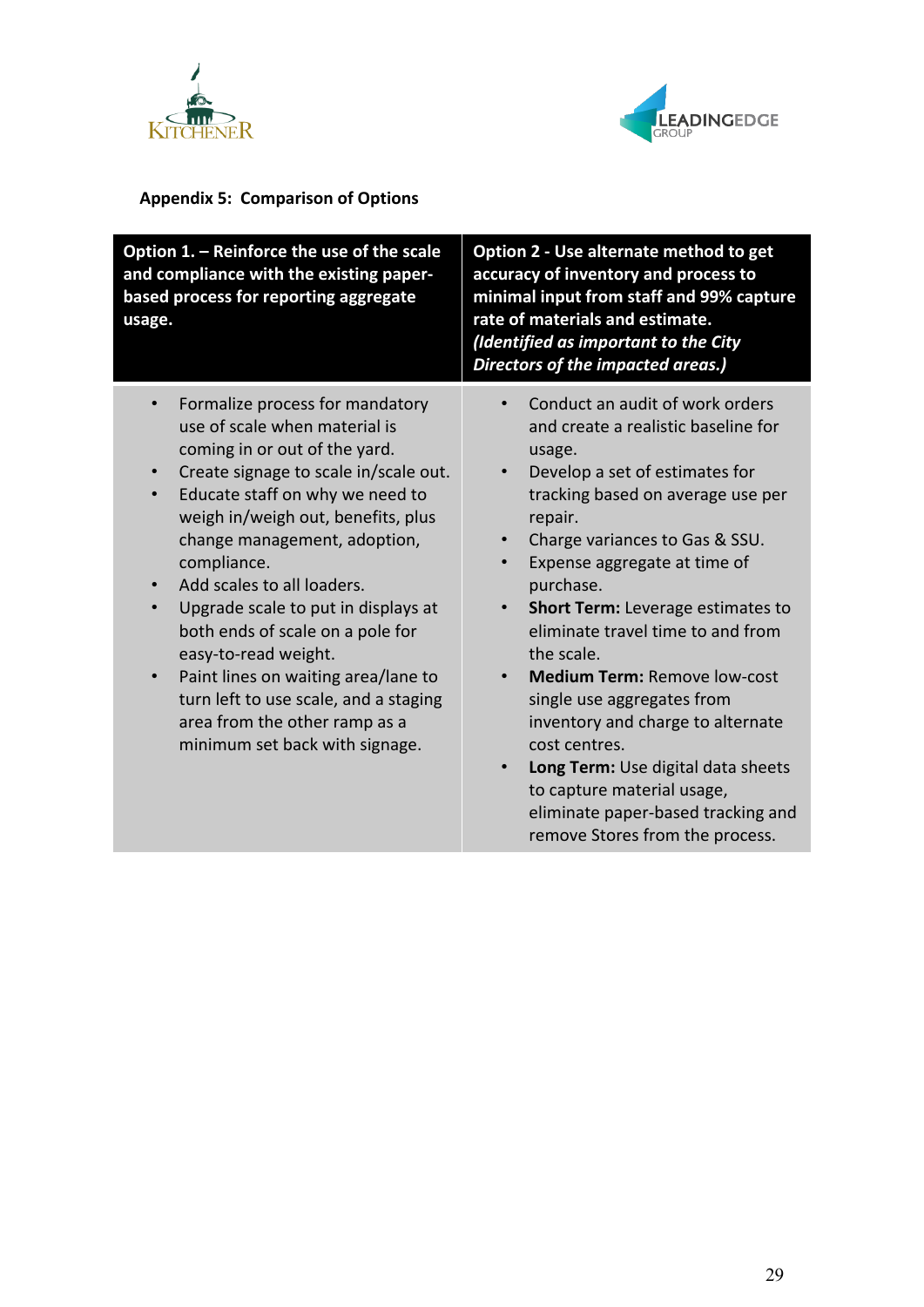



## **Appendix 6: Aggregate Issuing Future State Map – Medium Term**